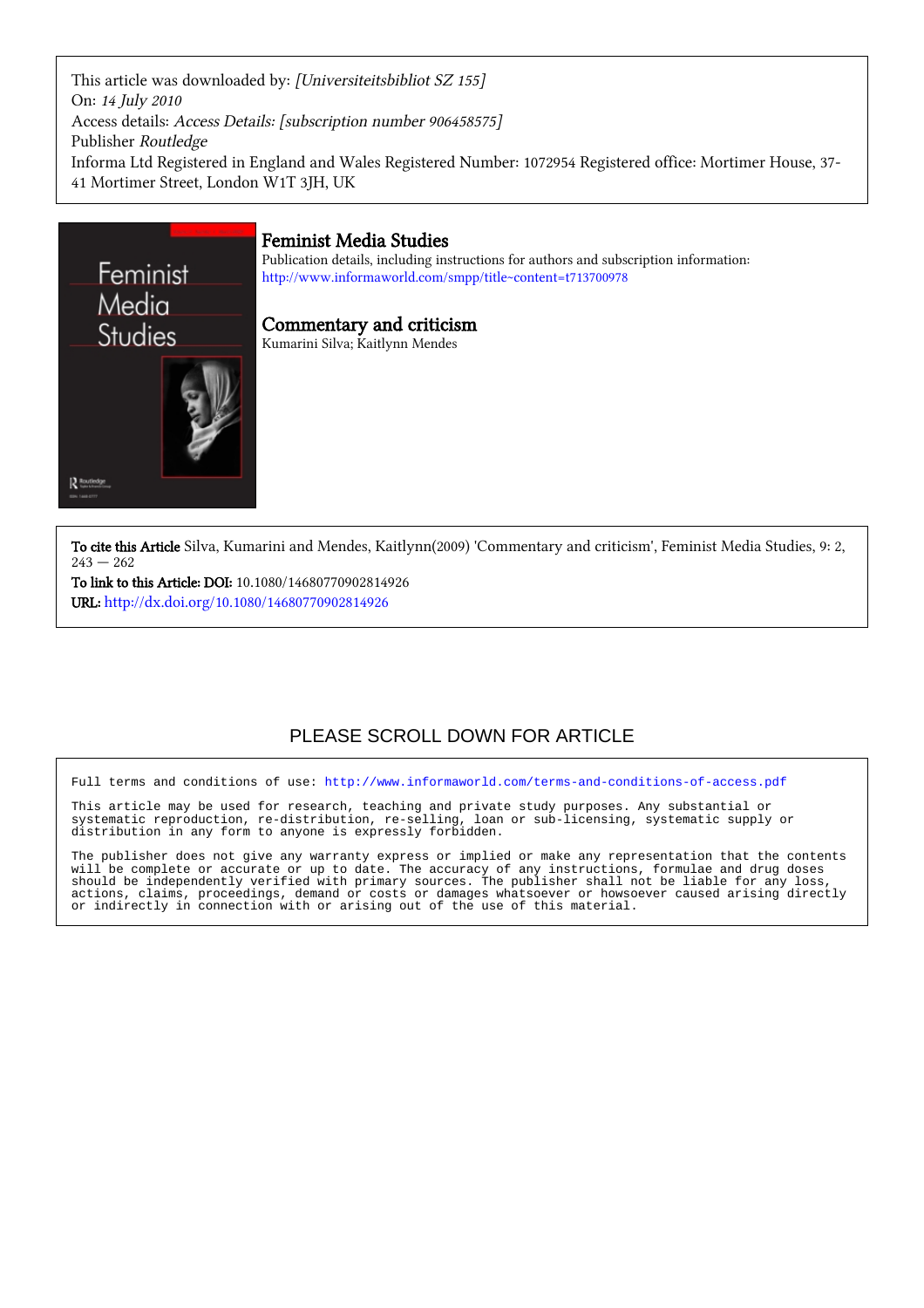# INTRODUCTION

# Women, Migration and the Media

# Kumarini Silva and Kaitlynn Mendes

In an increasingly globalized world, the movement of bodies from geographical location to location occupies a great deal of our popular imagination, as well as our sociopolitical and economic lives. As nation states are reconfigured and renegotiated within this process, and bodies are marked only to either disappear into a labyrinth of red tape or become contested spaces of identity, we felt it was timely to explore the intersections between women, migration, and media in this issue's "Commentary and Criticism" section.

In our call for papers, we contextualized this topic through the example of Elvira Arellano, a Mexican immigrant who gained considerable notoriety in the United States by taking refuge in the Adalberto United Methodist church in the Humboldt Park area of Chicago, in protest of her deportation from the United States. Arellano's struggle to remain in the country of her son's birth became national news, raising considerable awareness about women's experiences in migration and immigration processes. Because of people like Arellano, in the last several years, women and migration has become a topic that is drawing increased interest and visibility among academics (e.g. George 2005; Hussain 2005; Segura & Zavella 2007; Shohat 1998). But, as women's bodies move across borders, discussion about the representation of female experiences in the migration process still remains somewhat mute. While migration is discussed as a process, the gendered aspects of the experience, and the representations of such, is often ignored or overlooked.

In this issue, Nicholas De Genova sets a foundation for us to understand Arellano's struggle as symbolic of a greater socio-political discourse surrounding women and migration in his essay titled, "Sovereign Power and the 'Bare Life' of Elvira Arellano." We feel this context of a broader discussion of women's bodies and migration provided by De Genova is very necessary in order for us to transition into a discussion of mediated images, or media practices connected to gendered migratory processes. De Genova starts by explaining the mediated representational popularity of Arellano's inclusion in Time magazine's list of people who mattered in 2006. While De Genova doesn't make an explicit claim here, it is interesting to note the media spectacle that culminated in Arellano's selection, and the implicit relationship between mediated spectacle and gendered bodies. De Genova then provides an interesting theoretical foundation for understanding gendered bodies in the migratory process by carrying out an analysis of Arellano through the concept of "bare life," and the politicization of Arellano through both containment and

> Feminist Media Studies, Vol. 9, No. 2, 2009 ISSN 1468-0777 print/ISSN 1471-5902 online/09/020243-262 q 2009 Taylor & Francis DOI: 10.1080/14680770902814926

 $\sum_{\text{Taylor & Francis Gre}}$ Taylor & Francis Group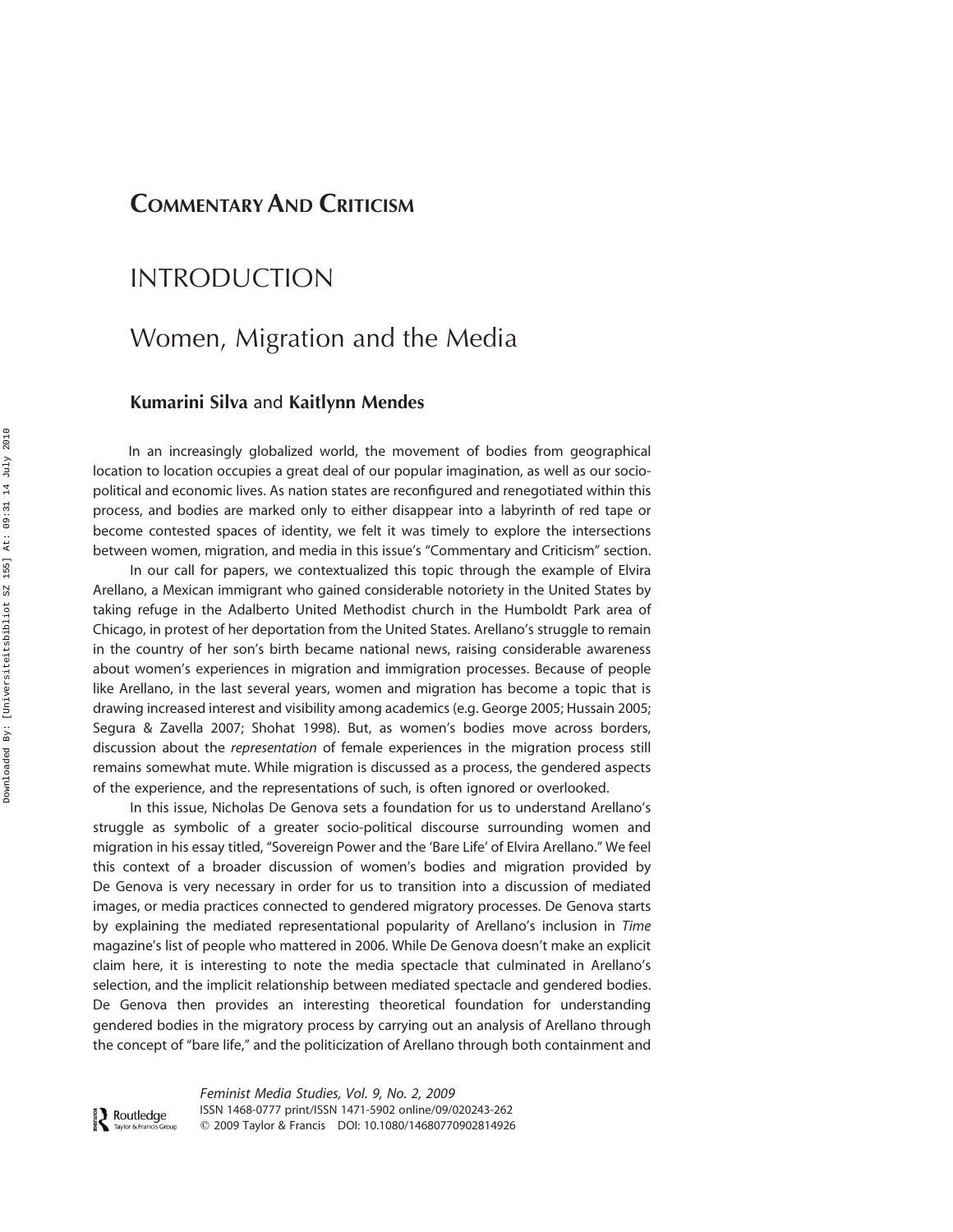exclusion—a reduction of her life to this particular politicized representation. Indeed, this reduction of women's bodies to simple binaries, especially vis-à-vis the media, becomes a recurring theme in other contributions as well.

In their contribution, titled "Gender and Ethnicity in the German Mass Media: Current Research on the Representation of Female Immigrants," Margreth Lünenborg and Annika Bach argue that while there is a significant amount of research done on media and migration, especially in Germany, there still remains much work to be done. For Lünenborg and Bach, one of the primary criticisms of existing research about German media representations of women migrants is that, similar to De Genova, they see immigrant women reduced to essentialist binaries. Focusing primarily on German newspaper research, they argue that the representation of immigrant women is expressed as struggles between east/west, north/south, and in many instances and in keeping with current global political discourses, Christian/Muslim. According to the authors, this limited representation and subsequent discussion is not exclusive to media outlets, but also circulates within communication scholarship. In order to overcome this, they propose that new scholarship on women, migration, and the media should take place on three essential levels: (1) media analysis, (2) production analysis, and (3) reception analysis. Ultimately, Lünenborg and Bach argue that there is a need for a more holistic and integrative approach that acknowledges the diversity of women, both as gendered beings and as migrants.

Iñaki Garcia-Blanco and Karin Wahl-Jorgensen provide a similar critique of media representation of migrants from the UK perspective in their contribution, "Migrant Women and the Representation of Immigration." Looking at several news/media outlets, including BBC News, ITV News at Ten, and The Guardian, Garcia-Blanco and Wahl-Jorgensen argue that media coverage tends to dehumanize and un-gender the process of migration while at the same time emphasize the economic costs of an abstract immigration process. In addition to this, the authors also posit that the media sets up a proverbial "clash of civilizations," especially between Islam and the West, which ignores Britain's multicultural history. Garcia-Blanco and Wahl-Jorgensen argue that such representations are especially harmful to women who more commonly wear the physical accoutrements of cultural belonging. They conclude by arguing that it is more important for the media to cover the actual lived experiences of migrant women, rather than positioning them within pre-immigration discourses of culture that work against bringing communities together and limit the visibility and voices of minorities and other social groups in contemporary culture.

Shifting the conversation from traditional media, and to a different locale, Celiany Rivera-Vela´zquez and Tanya L. Saunders direct us to how performance, media, and migration interact in the arts to create moments of resistance and empower women. Through their essay, they interrogate how cross-border alliances between female artists continue once they migrate to other locations and how these relationships further their activism. Through their work, Rivera-Velázquez and Saunders highlight the diversity of media, migration, and gendered performances, giving us much to think about.

Collectively, these essays, covering different geographies and genres, highlight the diversity and breadth of work focusing on women, migration, and the media at the same time as they highlight the necessity, and perhaps even the urgency, for more engagement in this area of feminist inquiry.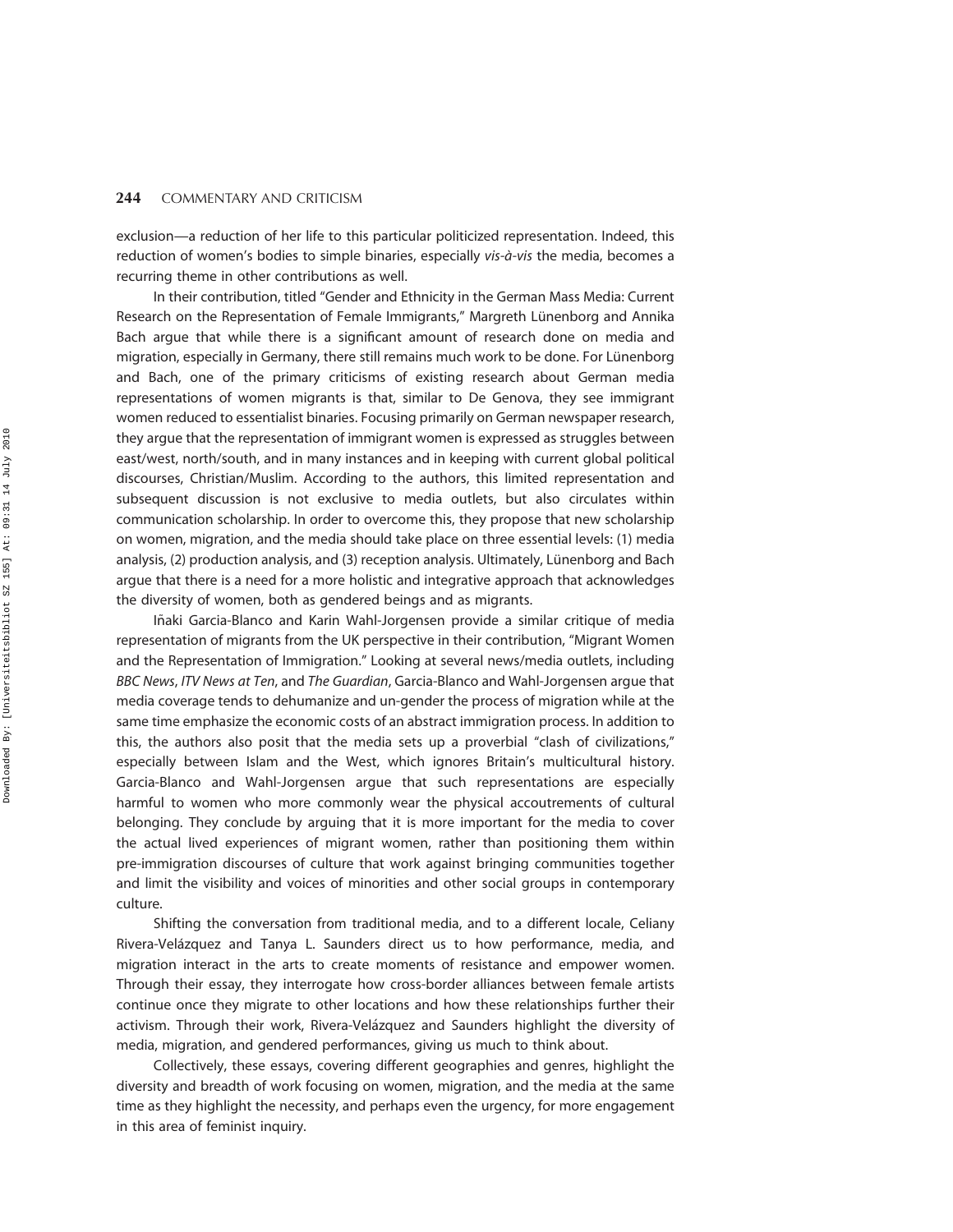## REFERENCES

- GEORGE, MARIA SHEBA (2005) When Women Come First: Gender and Class in Transnational Migration, University of California Press, Berkeley.
- HUSSAIN, YASMIN (2005) Writing Diaspora: South Asian Women, Culture and Ethnicity, Ashgate Publishing, Aldershot.
- SEGURA, DENISE & ZAVELLA, PATRICIA (2007) Women and Migration in the U.S.-Mexico Borderlands: A Reader, Duke University Press, Chapel Hill, NC.
- SHOHAT, ELLA (1998) Talking Visions: Multicultural Feminism in a Transnational Age, The MIT Press, Cambridge, MA.

# SOVEREIGN POWER AND THE "BARE LIFE" OF ELVIRA ARELLANO<sup>1</sup>

# Nicholas De Genova, Columbia University

Elvira Arellano would appear an improbable candidate for Time magazine's list of "People Who Mattered" in 2006. Previously deported in 1997, and then arrested during an immigration raid in 2002 at Chicago's O'Hare International Airport, where she worked "illegally" cleaning the passenger cabins of commercial airliners, Arellano was counted alongside George W. Bush (as well as Dick Cheney, Donald Rumsfeld, and Condoleezza Rice), Hugo Chávez, Pope Benedict XVI, and Kim Jong II, among others. In addition to her lowly status as a "deportable alien," Arellano was indeed a tireless spokesperson in campaigns against deportation, but even her previously diminutive public life as a local political activist seems unlikely to have ever garnered Arellano such mass-mediated renown. On August 15, 2006, however, in defiance of a final order to report to the US Department of Homeland Security for deportation to Mexico, Arellano (with her 8-year-old son, a US citizen) publicly took refuge in Chicago's Adalberto United Methodist Church, where it was proclaimed that she and her child would be provided "sanctuary."<sup>2</sup> Arellano's humble but courageous act of civil disobedience forcefully challenged immigration authorities to storm the premises—and apprehend her.

Arellano remained confined to the storefront church and a small apartment above, as well as its modest enclosed parking lot and garden, for the year that followed. Her captive deportability arose amidst a spectacular escalation of workplace and community immigration raids (initiated in April 2006 in response to the mass protests in defence of "immigrants' rights," and unabated during the subsequent year). Moreover, Arellano's public act of defiance flagrantly spited the US immigration authorities' bombastic declaration of an avowed but absurdly implausible mission "to remove all removable aliens" (US Department of Homeland Security, Bureau of Immigration and Customs Enforcement [USDHS-ICE] 2003, p. ii). Much as it may seem paradoxical, the deportation regime in which Arellano was embroiled nonetheless reserved its sovereign prerogative during the year that ensued, to look the other way and bide its time. Confronted with an audacious affront to its juridical order, the sovereign power of the US state was pressed to decide upon the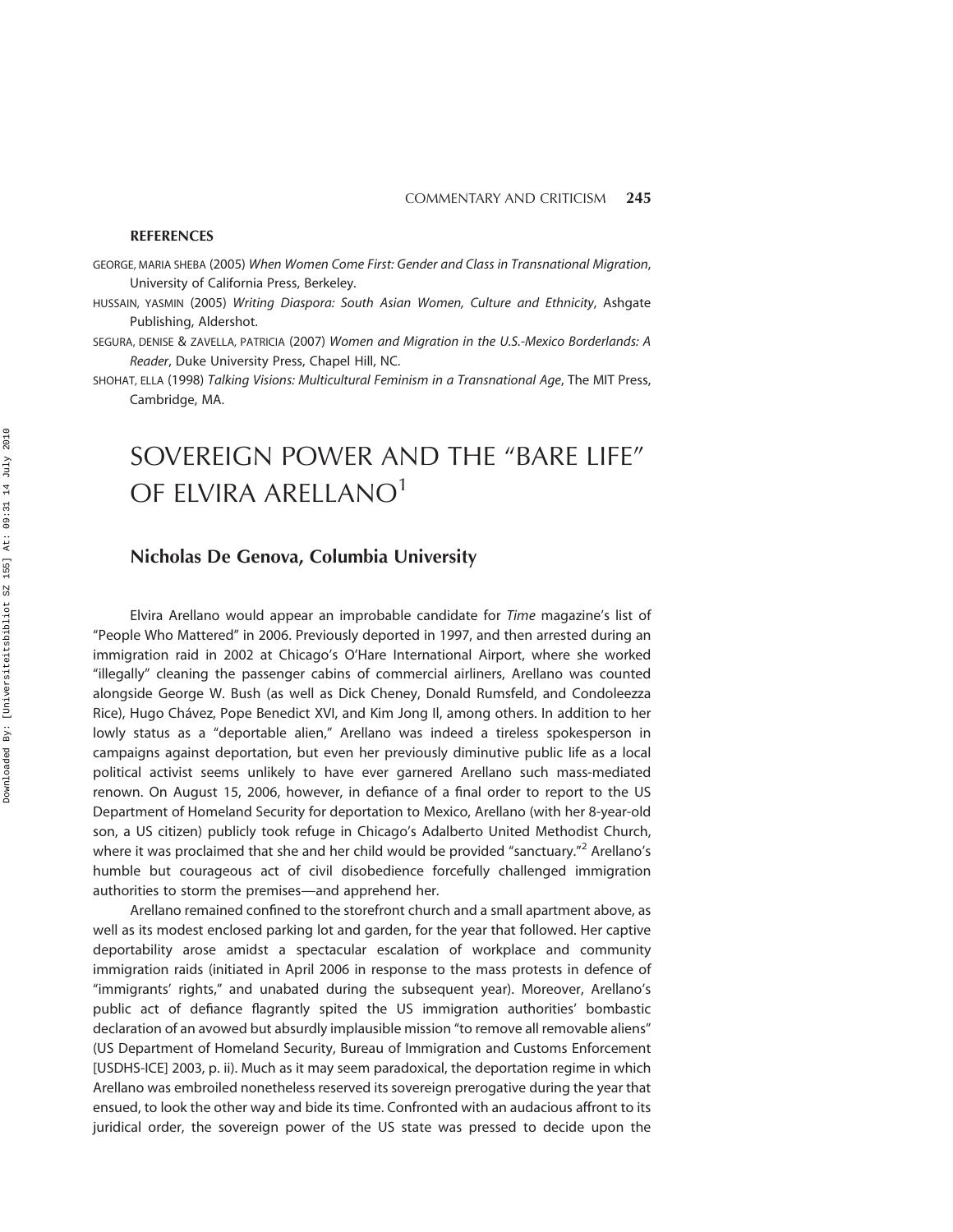remarkable quandary presented by one Elvira Arellano. In response, the authorities tacitly instituted a peculiar state of exception whereby the law was suspended rather than enforced (Agamben [2003] 2005). What appeared, however tentatively, to be Arellano's de facto immunity from deportation was indubitably a testament and a tribute to the vitality and potential volatility of the mass social movement from which her bold but desperate act of insubordination arose. It was likewise a measure of the state's prudent assessment of that movement's demonstrable success at garnering significant public sympathy.<sup>3</sup> Undoubtedly, the state's reluctance signalled a palpable gain for that movement, and also a definite victory (albeit only in the strictest and most narrow sense) for a person prepared to make extraordinary sacrifices in order to not be deported. Nonetheless, Arellano incurred not merely a dramatically more excruciating kind of deportability but also a radical immobilization—a veritable encirclement, an asphyxiating abrogation of her freedom of movement.

If the law regarding Arellano's actionable deportation was at least temporarily set aside, therefore, the norm of her deportability remained rigorously in force (De Genova 2002, 2005, p. 8). For, if the state's seeming *indecision* may yet have been apprehensible as a kind of decision, might we not detect that the efficiency of Arellano's deportability was exorbitantly enhanced, under these exceptional circumstances, by the deferral of her actual deportation? Upon the one-year anniversary of her defiant custody, Arellano announced in a press conference that she would soon abandon her church sanctuary in Chicago by travelling to Washington DC to participate in an immigrants' rights protest as an antideportation activist. She then momentarily returned to public life by surreptitiously travelling to Los Angeles, where she addressed a similar rally and then was swiftly apprehended—now as a "high-profile criminal fugitive alien" (USDHS-ICE 2007)—and summarily deported. Arellano's deportation came, notably, only once she had violated the tacit terms of her voluntary internment.

What, we might ask, do examples such as Elvira Arellano's besieged condition of deportability serve to illuminate, if not the outright and agonistic politicization of her (bare) life?

The concept of bare life, elaborated by Agamben ([1995] 1998), is only apprehensible in contrast to the plenitude of ways in which human beings really live, namely, within one or another ensemble of social relations. Bare life, then, is a conceptual foil for all the historically specific and socially particular forms in which human (biological) life is qualified by its inscription within a socio-political order. Agamben's poignant formulation of bare life has enjoyed an increasing prominence in critical scholarly discourse, but the concept of bare life has been too presumptively reduced to a figure of mere "exclusion." Agamben's conception is rather more subtle, however, as it revolves around "the zone of indistinction between outside and inside, exclusion and inclusion" ([1995] 1998, p. 181) whereby bare life is literally produced by sovereign (state) power.<sup>4</sup> As a "threshold of articulation between [human life as] nature and [human life as] culture," it must be perennially and incessantly banned from the political and legal order which is enacted through the state (Agamben [1995] 1998, p. 181). Nevertheless, this banishment or abandonment of bare life by sovereign (state) power, which excludes it from all political life and denies it any juridical validity, implicates it in "a continuous relationship" (Agamben [1995] 1998, p. 183) as the "originary political element" (p. 181). Indeed, inasmuch as it is precisely the regimentation of our social relations and identities by state power that radically separates the phantom of our naked (animal) life from the real (social) lives we lead, bare life perfectly "expresses our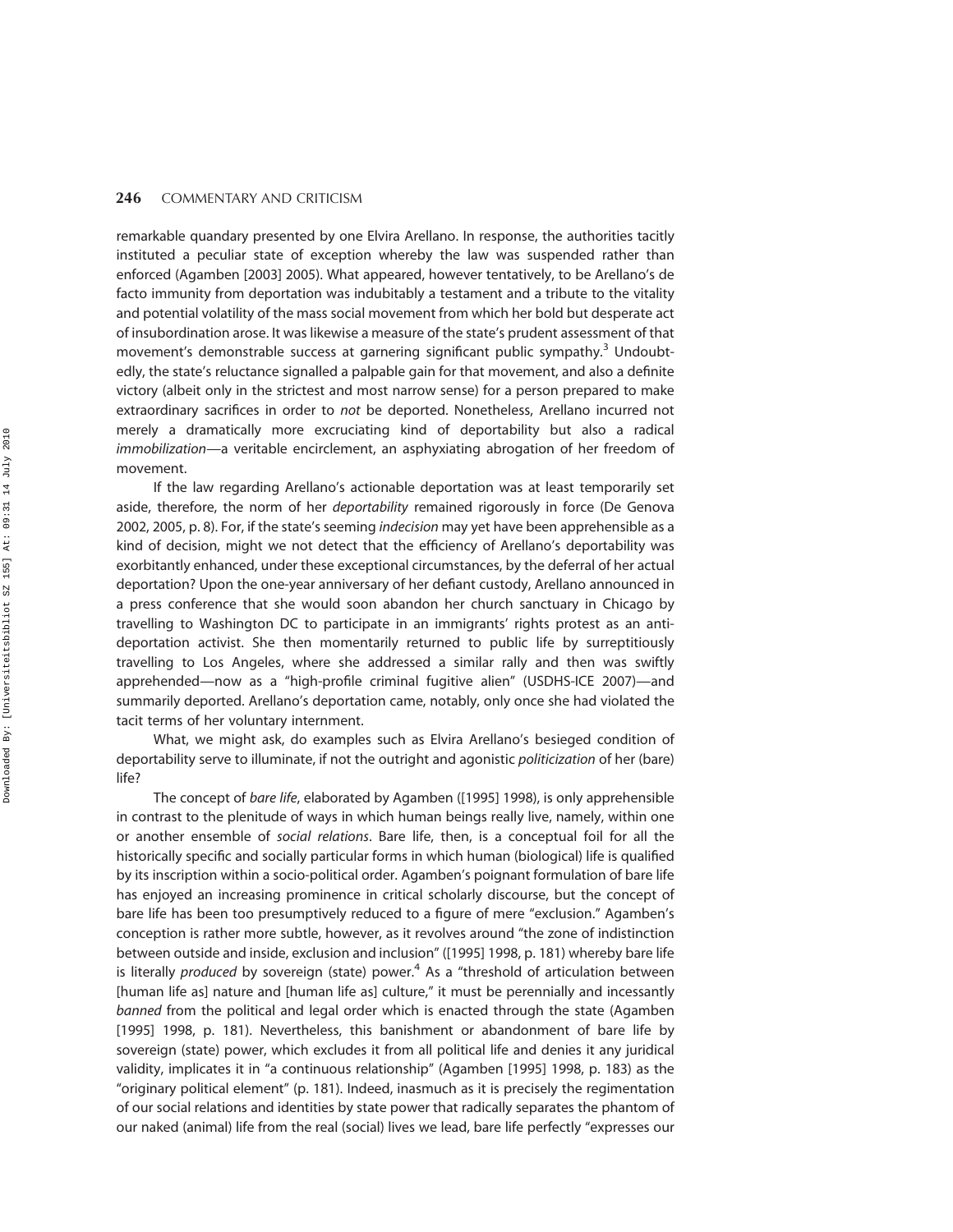subjection to political power" (Agamben [1995] 1998, p. 182). And how better, moreover, to capture that precise point of articulation between the "natural" life of the human species our animality, as it were—and the historical specificity of our particular socio-political formation than through the resplendently gendered and sexualized subjection of the procreative powers of a woman's body?

Surely, the politicization of Elvira Arellano's combined condition of deportability and containment did not evoke the iconic figure of bare life that Agamben identifies in the space of the Nazi concentration camps ([1995] 1998, pp. 166– 180). Nor did her insubordination resemble at all the "brain-dead" medical patient rendered the prospective object of euthanasia (Agamben [1995] 1998, pp. 136 –143, 160–165). Much less may we discern any correspondence between her quite outspoken and passionate condition and that of the "living dead" (Muselmänner) whose utter loss of sensitivity and personality literally embodied the ultimate unspeakability of the Nazi extermination camps (Agamben [1999] 2002, pp. 41–86; cf. Agamben [1995] 1998, pp. 184–185). Nevertheless, here, in this Mexican undocumented migrant worker/mother's life, was indeed a life in its barest rudimentary outline, reduced to the most elementary facets with which human existence (as we presently know it) must, under ordinary circumstances, sustain itself—which is to say, through its sexual reproduction and by its labour. And here likewise was the unrelenting and unforgiving politicization of that life. What was at stake, after all, was whether Arellano would be allowed to simply live her life, mother her child, and earn her livelihood without exceptional obstructions and intrusions by the state—whether she would be left alone to eek out her subsistence within the wider (global) regime of the (patriarchal) market, that is—or on the other hand, whether this individual migrant woman, whose real infraction was simply her free (transnational) movement and her "unauthorized" labour, would be coercively removed from the space of the US nation-state.

Such a politicization of bare life, for Agamben, marks the defining "threshold" where the relation between the living (human) being and the socio-political order becomes substantiated and where sovereign state power therefore presumes to decide upon and inscribe the humanity of living women and men within its normative order ([1995] 1998, p. 8). If Agamben therefore posits as his most elementary conclusion the proposition "that the inclusion of bare life in the political realm constitutes the original—if concealed nucleus of sovereign power" ([1995] 1998, p. 6), then such an inscription is fundamentally an incorporation while nonetheless a negation. Surely, illegalized migration enacts exactly such a constitutive contradiction. The "illegal" migrant's ever-vexed placement within the juridical order of citizenship, while always by definition outside of it, precisely as its most abject "alien,"—her peculiar social relation of juridical non-relationality—is the material and practical precondition for her thorough-going incorporation within a wider capitalist social formation—as labour. It is precisely their distinctive legal vulnerability, their putative "illegality," and official "exclusion" that inflames the irrepressible desire and demand for undocumented migrants as a highly exploitable workforce—and thus, ensures their enthusiastic importation and subordinate incorporation. And this is above all true because of the discipline imposed by their ultimate susceptibility for deportation, their deportability (De Genova 2002; 2005, p. 8).

And yet, the sheer autonomy of migration (Mezzadra 2004), and especially of "unauthorized" mobility, remains a permanent and incorrigible affront to the sovereign power of the state to manage its social space through law and the violence of law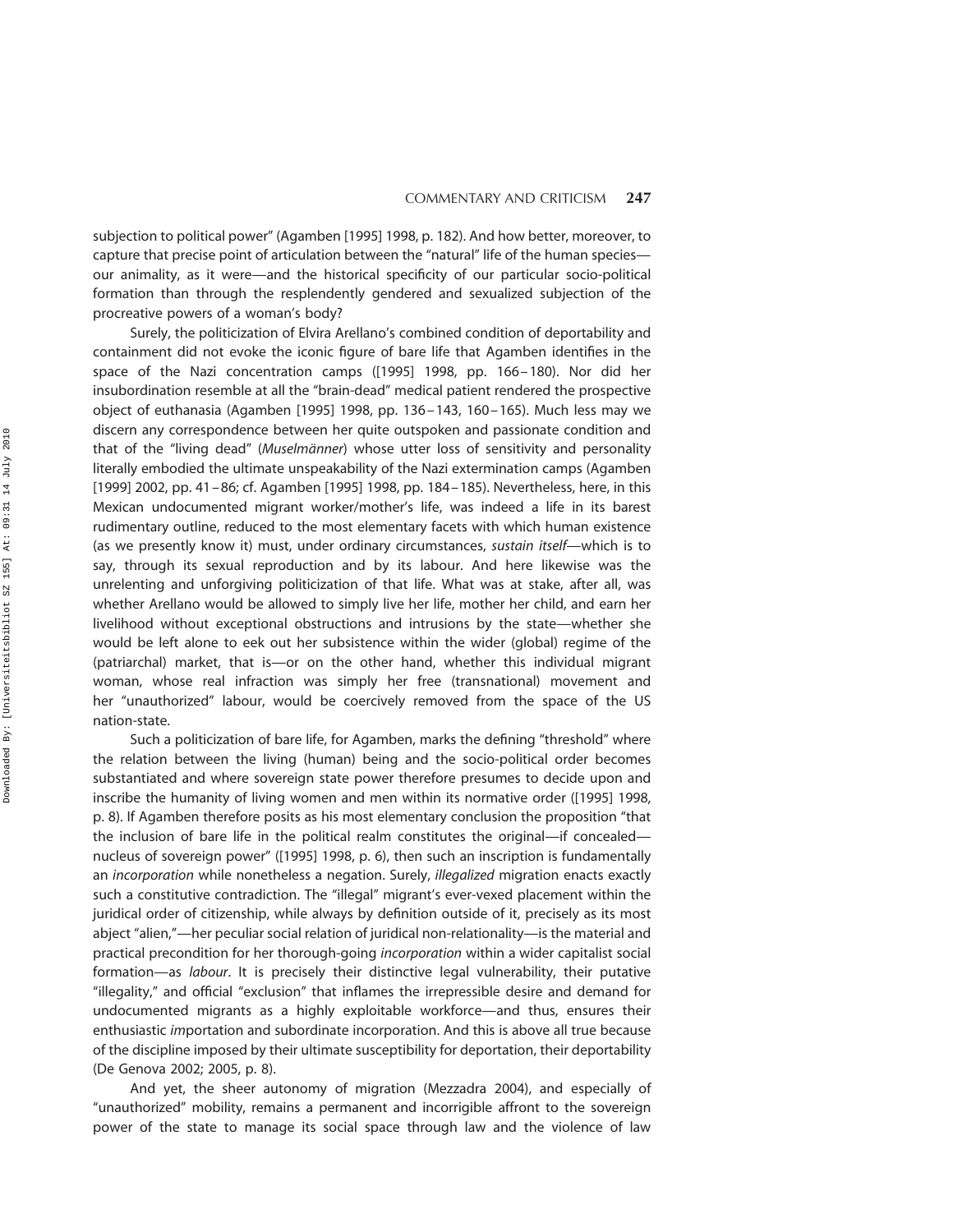enforcement. A regime of deportability—enacted (albeit comparatively sparingly) through actual deportations—is, indeed, a premier means for perpetrating, embellishing, and reinstating a "threshold ... that distinguishes and separates what is inside from what is outside" (Agamben [1995] 1998, p. 131). Nonetheless, if "bare life" is the vanishing ground of the citizen in the state's disappearing act of "sovereignty," it is no less the foundational element of sovereign power that obstinately resurfaces in the figure of the non-citizen. As Arellano remarked on the eve of her arrest, "I'm not challenging anyone. I'm just bringing to light what those who are in power don't want to see" (Olivio 2007).

In the United States, historically, the figure of the Mexican/migrant "sojourner," was always gendered as male, and the effectiveness of his exploitation relied upon the maintenance of relatively low "reproduction costs" due to the prearranged separation of (migrant) working men from the women (and children) who remained in Mexico (Chock 1991, 1995; González & Fernández 1979; cf. Burawoy 1976). The historical production of the racialized and gendered figure of "the Mexican"—as (heterosexual) male "sojourner"—came, moreover, to be increasingly rendered synonymous with the figure of the "illegal alien" (De Genova 2005, pp. 213–249). By the century's end, however, the dominant politics of immigration in the United States had come to be obsessively articulated as a raciological anxiety over changing "demography" and the prospect of burgeoning new racial "minorities," through the increasing equation of permanent (family) settlement with undocumented migrant women (Chock 1995; Roberts 1997). Chock poignantly identifies the pervasive presumption that "a natural relationship between babies and mothers [blurs] lines of rights and responsibilities mapped by the state between two categories of people (citizen and alien)," such that undocumented women's fertility is understood to multiply "the risk to the nation" (1995, p. 173). Thus, "illegal aliens" finally came by the 1990s to refashion the conventional assimilationist question of migrant "settlement" with a palpable nativist vengeance (De Genova 2005, pp. 56–94). Notably, by this time, legal arguments to disenfranchise the US-born children of undocumented migrants of their birthright citizenship had been translated into concerted political campaigns, which sought to deny rudimentary civil rights and public services not only to migrants but also to their citizen children. The fertility of "illegal" migrant women was thus conscripted to represent the premier threat of impoverished and racially subjugated denizens who inevitably could only multiply and reproduce their marginalized condition in a permanently disaffected and criminally inclined "underclass" of abject citizens. Furthermore, this menace could only be amplified, as in the case of Elvira Arellano, when it coincided with the loathsome figure of the sexual autonomy of the single "unwed mother" (cf. Bridges 2008).

It is no mere contrivance or exaggeration, therefore, to say of the "deportable alien" that—like the exiles and bandits, to whom Agamben analogizes the figure of bare life ([1995] 1998, pp. 183–184), excluded from all political life, disqualified from any juridically valid act, and yet in a continuous relationship with the power that banishes it—no life is more "political" than hers.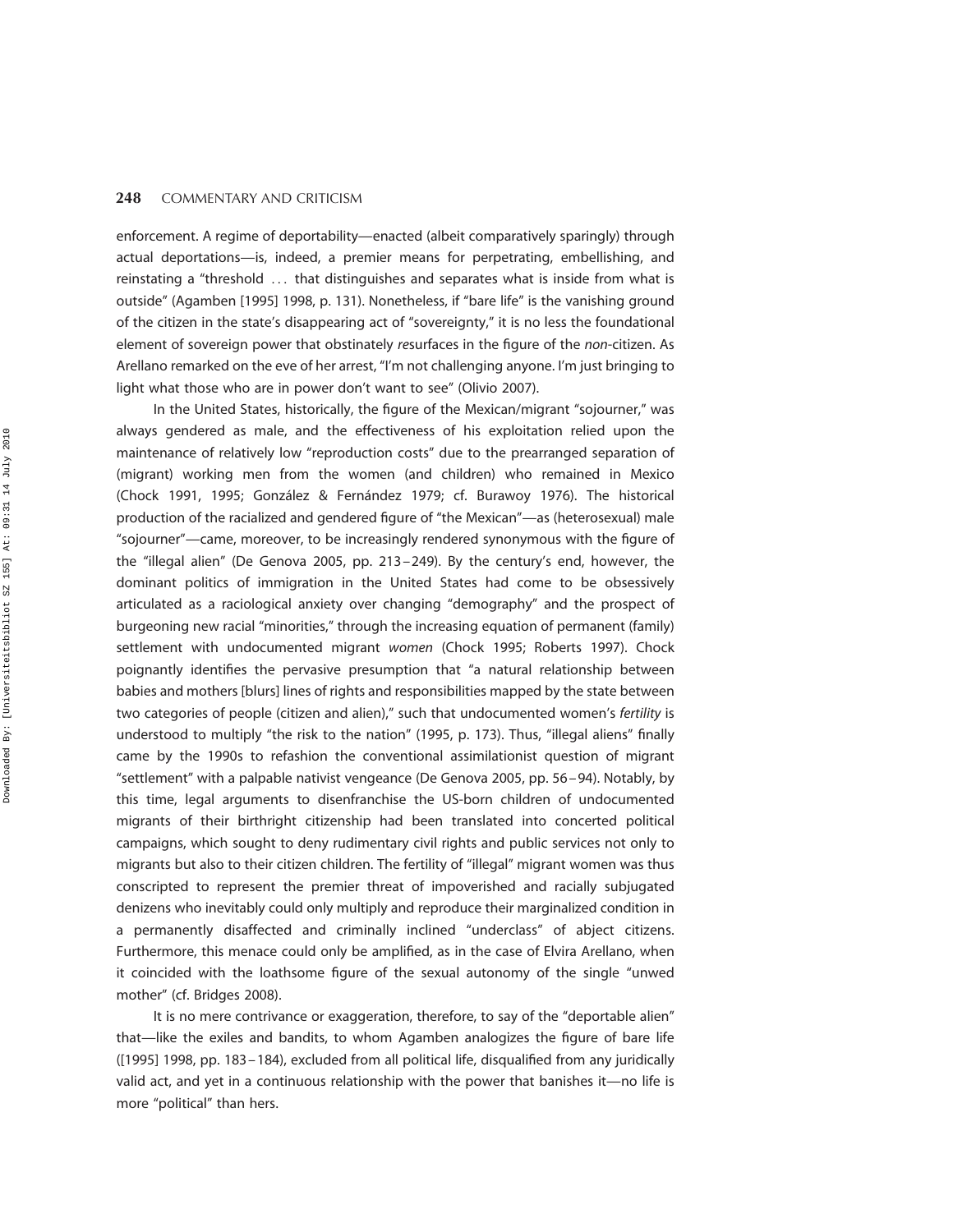## **NOTES**

- 1. This brief essay is adapted from my "Theoretical Overview" for The Deportation Regime: Sovereignty, Space, and the Freedom of Movement (De Genova forthcoming). I am grateful to Josh Price for calling my attention to this call for papers.
- 2. Arellano was charged with and convicted for a federal felony, on the basis of having secured employment with a fraudulent Social Security number (a commonplace practice among undocumented migrants in the United States), and having done so specifically at a major airport, targeted by a highly publicized national enforcement sweep against "security breaches" at airports following the events of September 11, 2001. Having been previously deported, her re-entry was also classifiable as a felony.
- 3. Indeed, Arellano's act of defiance provided that movement with new inspiration. Members of seven organizations, representing twelve religious traditions from eighteen cities, convened in Washington DC on January 29, 2007, to establish a "New Sanctuary Movement" for migrants seeking refuge from "unjust deportations"; see New Sanctuary Movement website; see also Abramsky (2008).
- 4. Butler, for instance, over-simplifies and misreads Agamben in her emphatic repudiation of the pertinence of the concept of bare life with regard to state actions and formations of coercion "designed to produce and maintain the condition ... of the dispossessed" (Butler & Spivak 2007, p. 5); Butler here equates "bare life" with being "outside of politics" (Butler & Spivak 2007, p. 5) and juxtaposes this with the situation of those who are "without legal recourse" but "still under the control of state power," whose predicament she describes as "a life steeped in power" (p. 9). Yet, for Agamben, this is precisely what "bare life" is intended to name.

# **REFERENCES**

- ABRAMSKY, SASHA (2008) 'Gimme shelter', The Nation, 25 Feb., [Online] Available at: www.thenation.com/doc/20080225/abramsky (19 March 2009).
- AGAMBEN, GIORGIO [1995] (1998) Homo Sacer: Sovereign Power and Bare Life, Stanford University Press, Stanford, CA.
- AGAMBEN, GIORGIO [1999] (2002) Remnants of Auschwitz: The Witness and the Archive, Zone Books, New York.
- AGAMBEN, GIORGIO [2003] (2005) State of Exception, University of Chicago Press, Chicago.
- BRIDGES, KHIARA M. (2008) Reproducing Race: An Ethnography of Pregnancy as a Site of Racialization, PhD Dissertation, Department of Anthropology, Columbia University.
- BURAWOY, MICHAEL (1976) 'The functions and reproduction of migrant labor: comparative material from southern Africa and the United States', American Journal of Sociology, vol. 81, no. 5, pp. 1050–1087.
- BUTLER, JUDITH & SPIVAK, GAYATRI CHAKRAVORTY (2007) Who Sings the Nation-State? Language, Politics, and Belonging, Seagull Books, New York.
- CHOCK, PHYLLIS PEASE (1991) '"Illegal Aliens" and "Opportunity": myth-making in Congresssional testimony', American Ethnologist, vol. 18, no. 2, pp. 279–294.
- CHOCK, PHYLLIS PEASE (1995) 'Ambiguity in policy discourse: Congressional talk about immigration', Policy Sciences, vol. 28, pp. 165–184.
- DE GENOVA, NICHOLAS (2002) 'Migrant "illegality" and deportability in everyday life', Annual Review of Anthropology, vol. 31, pp. 419–447.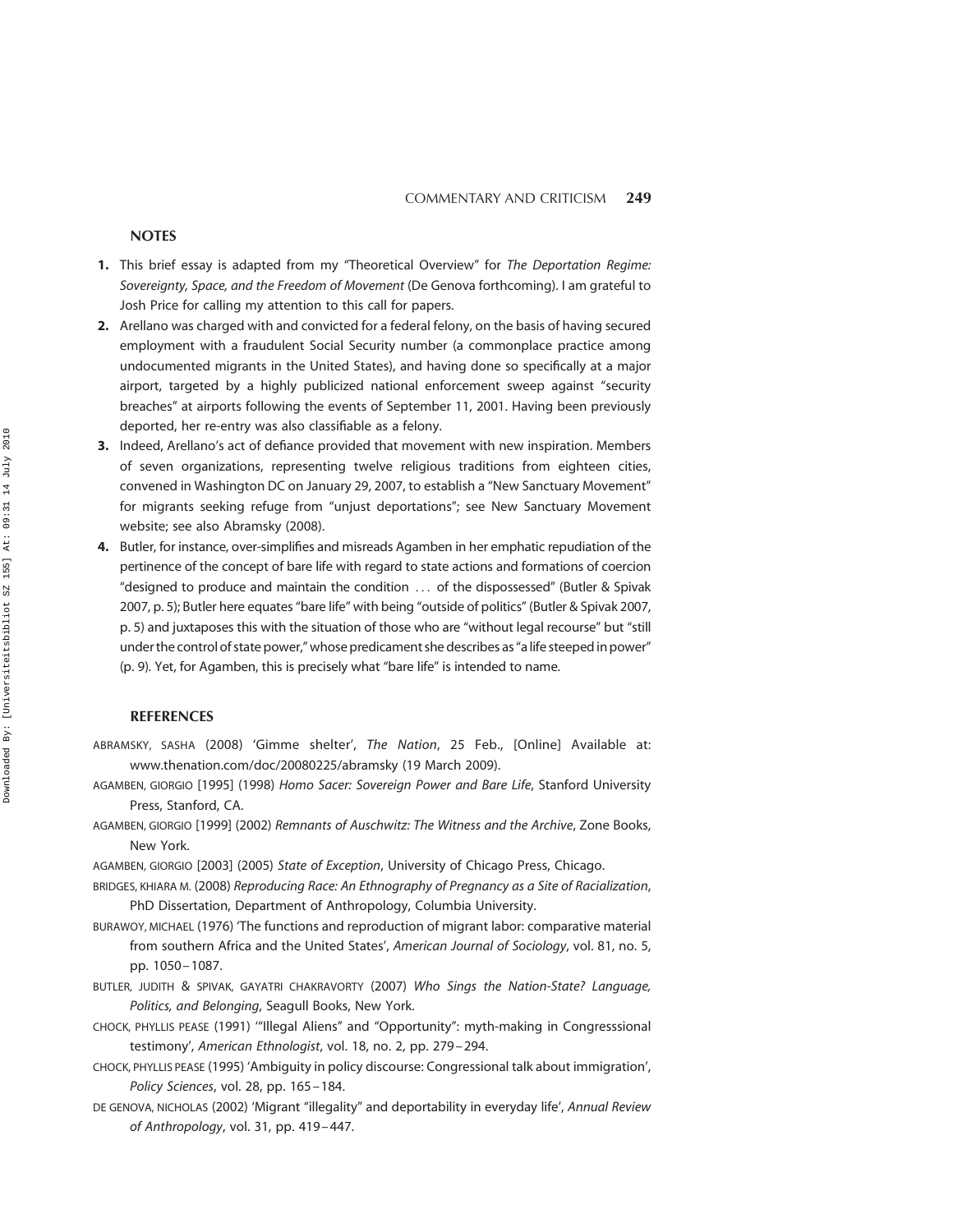- DE GENOVA, NICHOLAS (2005) Working the Boundaries: Race, Space, and 'Illegality' in Mexican Chicago, Duke University Press, Durham, NC.
- DE GENOVA, NICHOLAS (forthcoming) 'Theoretical overview', in The Deportation Regime: Sovereignty, Space, and the Freedom of Movement, eds Nicholas De Genova & Nathalie Peutz, Duke University Press, 2009.
- GONZÁLEZ, ROSALINDA M. & FERNÁNDEZ, RAÚL A. (1979) 'U.S. imperialism and migration: the effects on Mexican women and families', Review of Radical Political Economics, vol. 11, no. 4, pp. 112–123.
- MEZZADRA, SANDRO (2004) 'The right to escape', Ephemera, vol. 4, no. 3, pp. 267–275, [Online] Available at: http://www.ephemeraweb.org/journal/4-3/4-3mezzadra.pdf (19 March 2009).
- NEW SANCTUARY MOVEMENT (n.d.) Website, [Online] Available at: http://www. newsanctuarymovement.org/index.html (19 March 2009).
- OLIVIO, ANTONIO (2007) 'Immigration activist will leave church: with D.C. trip, she risks deportation', Chicago Tribune, 16 Aug., [Online] Available at: www.chicagotribune.com/news/local/ chicago/chi-arellanoaug16,0,7163267.story (19 March 2009).
- ROBERTS, DOROTHY E. (1997) 'Who may give birth to citizens? Reproduction, eugenics, and immigration', in Immigrants Out! The New Nativism and the Anti-Immigrant Impulse in the United States, ed. Juan F. Perea, New York, New York University Press, pp. 205–219.
- US DEPARTMENT OF HOMELAND SECURITY, BUREAU OF IMMIGRATION AND CUSTOMS ENFORCEMENT (2003) 'Endgame: Office of Detention and Removal strategic plan, 2003–2012: detention and removal strategy for a secure homeland', [Online] Available at: www.ice.gov/graphics/ dro/endgame.pdf (28 March 2007).
- US DEPARTMENT OF HOMELAND SECURITY, BUREAU OF IMMIGRATION AND CUSTOMS ENFORCEMENT (2007) 'ICE deports high-profile criminal fugitive alien to Mexico: woman who sought refuge in Chicago church arrested during weekend trip to L.A', news release, [Online] Available at: www.ice.gov/pi/news/newsreleases/articles/070820la.htm (19 March 2009).

# GENDER AND ETHNICITY IN THE GERMAN MASS MEDIA: CURRENT RESEARCH ON THE REPRESENTATION OF FEMALE IMMIGRANTS

# Margreth Lünenborg, Freie Universität, and Annika Bach, Freie Universität

# Introduction

Whilst there has been an impressive increase in the amount of research in the field of media and migration in German communication research since the 1990s, a comprehensive intersectional analysis of gender and ethnicity in media has yet to be done. There are merely a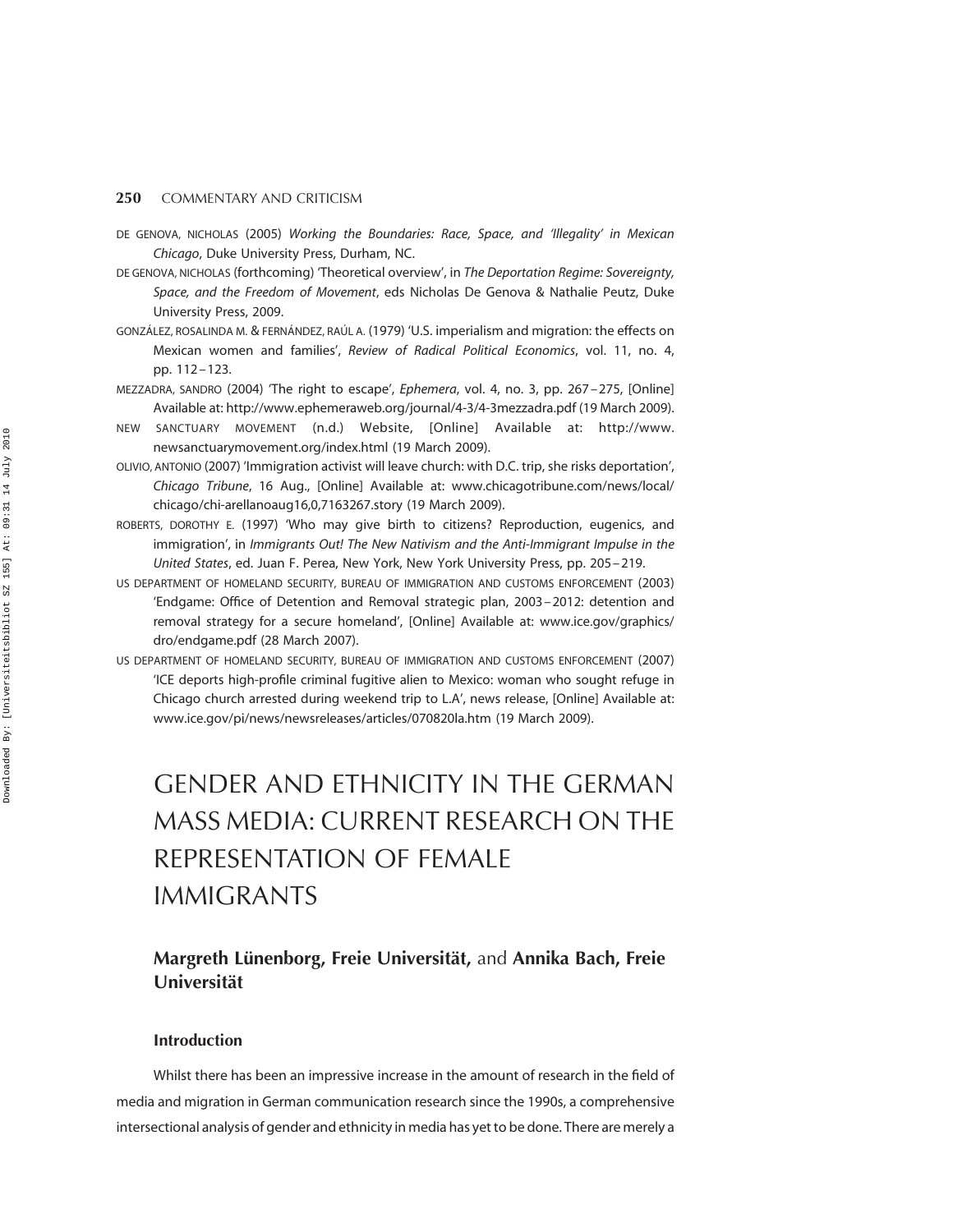few empirical studies, which are concerned with the specific representation of gender and ethnicity in German mass media and in the field of journalism. In the following article we will show that, within German communication and media research, the analysis of female immigrants in the media plays only a minor role, with much work left to be done. The research project "Female Immigrants in the Mass Media" $1$  (Lünenborg & Bach forthcoming) at the University of Siegen (Germany) made an evaluation of this area of research. Its task was to explore the specific ways in which female immigrants are described and depicted in German journalism, specifically raising the following questions. When do female immigrants appear in the news? In what context are they subject of the reportage? And how are they described and depicted?

# Theoretical Premises

To understand the relevance of an analytic view on the connection between gender and ethnicity in the media representation of women immigrants, it is first necessary to examine their theoretical groundings. It has been shown that gender and ethnicity can be seen as culturally practiced ways of constructing identity, which happens on both an individual level and a broader social level (Knapp 2008). There is no essential way of being male or female any more than there is an essential way of being black or white. Gender and ethnic identity are culturally and historically constructed in relation to the mainstream ideology and its hegemonic power. At present, the most pertinent example of this can be seen when we look at one almost iconic image in the media today—the veiled Muslim woman. Here, both gender and ethnicity are being used to construct the narrative of an "Other." Media play a dominant role in this process of constructing criteria for inclusion and exclusion within modern societies. In this context, the concept of "cultural citizenship" can be useful in describing an:

[E]ssential dimension of citizenship in the media society. It entails all those cultural practices which allow competent participation in the cultural resources of society, and which unfold under the conditions of unequal power relations. Mass media is both an instigator of, and actor in the processes of self-making and being-made, in which people acquire their individual, group-specific and social identities. (Elisabeth Klaus & Margreth Lünenborg 2004, p. 200; authors' translation)

Through this broader framework, we argue that there must be an examination of the role of female immigrants in the media by asking important questions on at least three levels:

- (1) Media analysis—how are female immigrants represented by the media? Specifically, what types of images or stereotypes emerge and which ones are missing?
- (2) Production analysis—how much and in what way do women immigrants participate in the production of media? Where do we find female journalists of ethnic minorities?
- (3) Reception analysis—how do women migrants, as members of the audience, interact with the media repertoires? How do they deal with the images of migrants offered by the media?

# Current Research

Since the 1990s, the amount of research into media and migration has been growing continuously.<sup>2</sup> German communication research has carried out some major theoretical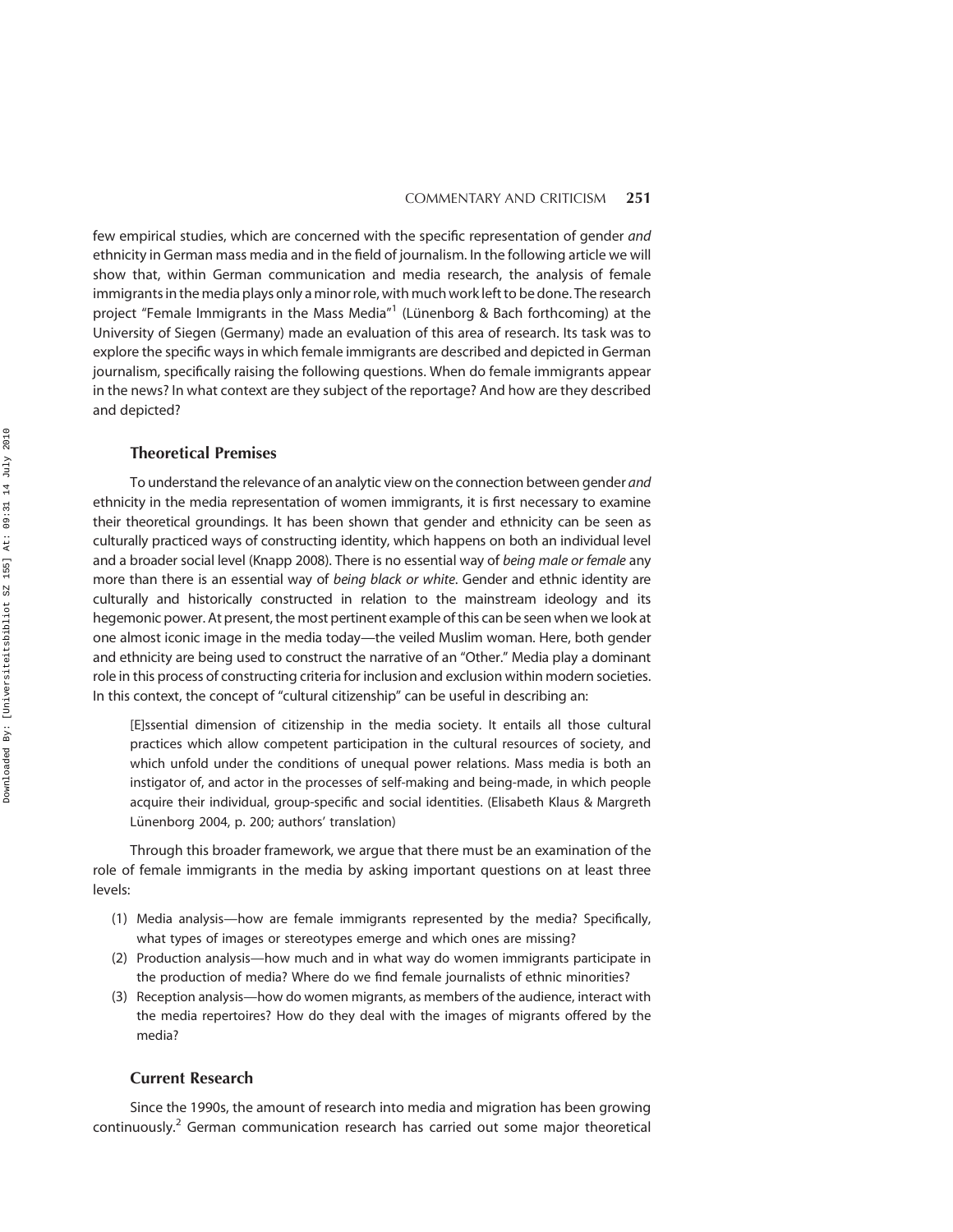and empirical work in this field (Butterwegge & Hentges 2006; Geißler & Pöttker 2005, 2006; Schatz, Holtz-Bacha & Nieland 2000). These studies, however, do not take into account the specific intersectional connections between ethnicity and gender in media representation. Therefore, little research into the journalistic representation of female immigrants exists. Since the middle of the 1990s, only a few studies have explored the impact of gender on journalistic reporting of immigrants and immigration. Although the first studies were based on very few media examples, they nevertheless played an important role in exploring the field and raising challenging questions for the first time (Röben & Wilß 1996). While setting this significant foundation, most of these early studies examined the (under)representation of female immigrants only in print media. And within this medium, the weekly news magazine Der Spiegel (which plays a major role in Germany's political communication) has been scrutinized most often and most thoroughly (Farrokhzad 2002, 2006; Hentges 2002; Huhnke 1996; Röder 2007). These early studies clearly show that female immigrants are: (a) almost invisible in the news and (b) only appear in very limited and stereotyped roles. In Der Spiegel, migrant women in Germany are presented in either sexualised roles or as veiled, religious Muslims (Farrokhzad 2002, 2006; Hentges 2006; Huhnke 1996). And, for the most part, it is immigrants from Eastern Europe and Africa that are contextualised as prostitutes. In comparison, women in veils from Turkey and Arabic countries are shown as being oppressed within the traditional family structures represented by their husbands, fathers, brothers, and sons. Mostly through discourse analysis, it becomes apparent that these women are predominantly presented in subordinate roles. Thus, the news constructs them either as victims of traffickers, pimps or Muslim patriarchs (Hentges 2006). Therefore, most German readers experience immigrant women in their constructed role as unfortunate and/or helpless. As of yet, however, no representative study has been conducted on broader empirical data, which would answer the question as to whether or not these representations of women in subordinate and stereotyped roles is true of all German media representation of female immigrants.

Within the study of the representation of female immigrants, the representation of Muslim women is particularly prominent. The majority of studies focus on the specific depictions and descriptions of women with a Muslim background (Farrokhzad 2002, 2006; Hentges 2006; Paulus 2007; Röder 2007). Here, discourse analysis proves to be a useful research method and elucidates how the body of the Muslim woman is being used by the reportage to highlight what is perceived as Christian by contrasting this against Muslim values. The paradigmatic picture of a veiled, anonymous woman serves as a screen to promote a modern, western lifestyle, as opposed to traditionalistic, religious-based values. As Paulus (2007) shows, veiled women are only described in terms of their relationship with something (or someone) else. They are either victims of their restrictive environment or have been able to emancipate from it. Paulus explains how this construction of Muslim women cannot be perceived as, nor can be represented as independent individuals in the German media. The Muslim religion serves as a constant point of reference for the journalistic narrative. Therefore, reports about immigrant Muslim women in Germany are set up within the framework of the opposition between modernity and progress and traditionalism and conservatism. However, it is not only the media that focus on Muslim women: we could argue that even the German communication research also has the tendency to focus on Muslim women and their representation as "Other." The construction of a difference with the help of gender, ethnic and religious identities is unwillingly supported by media research itself.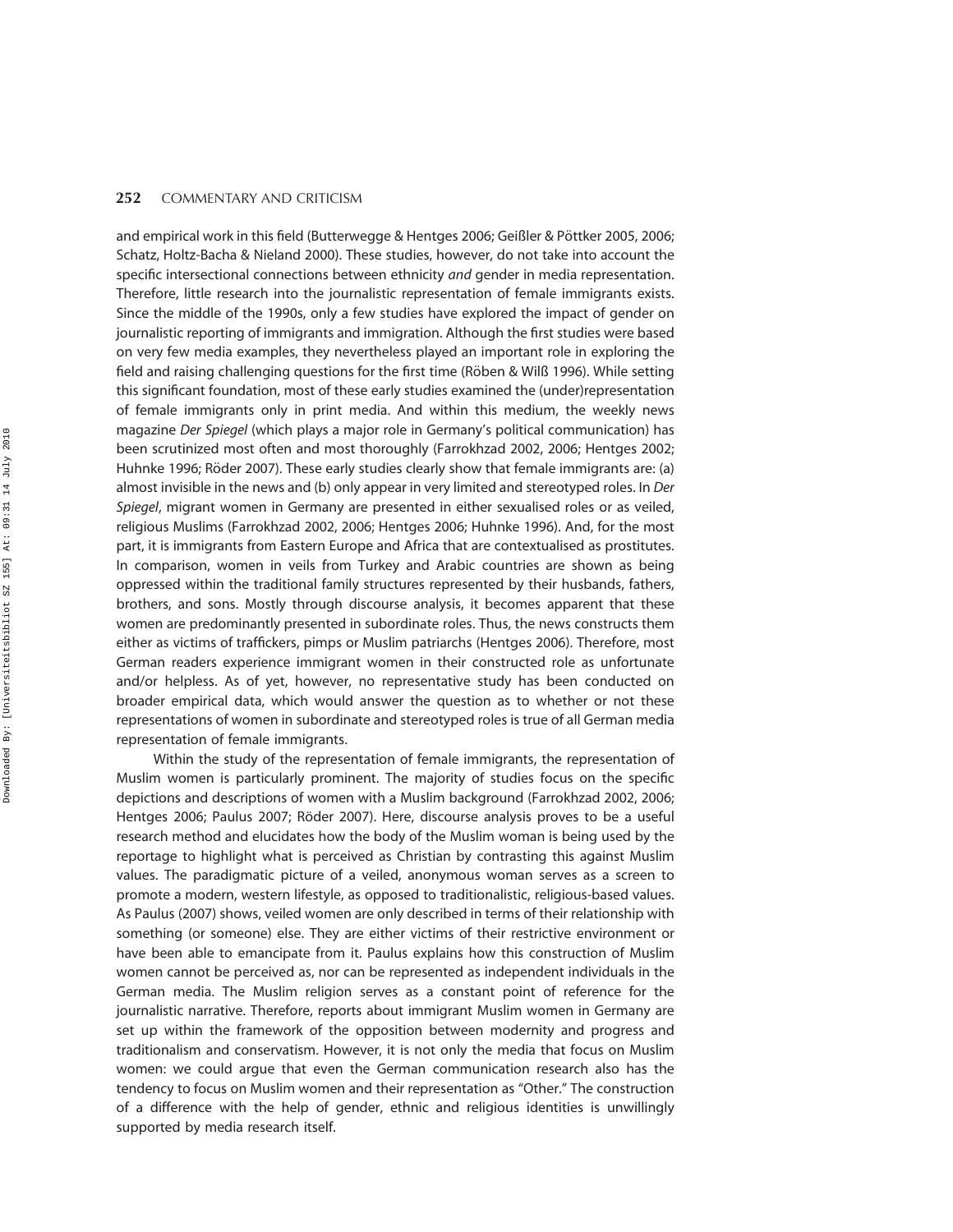| ׇ֚֘<br>֬֕֕                        |
|-----------------------------------|
| ׇ֚֘<br>֕                          |
| l<br>֠                            |
| $\frac{1}{2}$<br>۱<br>١<br>ć<br>ś |
| j<br>)<br>1<br>ť                  |
| Ì<br>L<br>ì<br>ׇ֚֘                |
| 5<br>J                            |
| ֦<br>֠<br>֠<br>ı<br>֦             |
| í<br>l                            |
| I<br>֠                            |

Table 1<br>Overview of empirical research on the representation of migrant women in the German media Overview of empirical research on the representation of migrant women in the German media

|                            |                                                                                                                              | Overview of empirical research on the representation of migrant women in the German media |                                                                                                                                               |
|----------------------------|------------------------------------------------------------------------------------------------------------------------------|-------------------------------------------------------------------------------------------|-----------------------------------------------------------------------------------------------------------------------------------------------|
| Media                      | Author                                                                                                                       | Method                                                                                    | Material                                                                                                                                      |
| News magazine/<br>magazine | Huhnke (1996)                                                                                                                | Discourse analysis                                                                        | Spiegel (weekly news magazine) not systematically chosen examples 1980 until 1992.                                                            |
|                            | $(2002*, 2006*)$<br>Farrokhzad                                                                                               | Discourse analysis                                                                        | Spiege/ (weekly news magazine), EMMA (feminist magazine), no systematic collected<br>database, many examples.                                 |
|                            | Hentges (2006*)                                                                                                              | Discourse analysis                                                                        | Spiege/ (weekly news magazine), systematically collected data base, 2001 and first quarter<br>of 2002.                                        |
|                            | Röder (2007*)                                                                                                                | Quantitative content<br>analysis                                                          | Spiegel (weekly news magazine), systematically collected database, 1975-2005.                                                                 |
| <b>Broadsheet</b>          |                                                                                                                              |                                                                                           | $*$                                                                                                                                           |
| Local newspaper            |                                                                                                                              | $* *$                                                                                     | $*$                                                                                                                                           |
| Tabloid press              |                                                                                                                              | $* \ast$                                                                                  | $* *$                                                                                                                                         |
| Television                 | Paulus (2007*)<br><b>Bulut</b> (2000)                                                                                        | Content description<br>Discourse analysis                                                 | 21 movies and TV production over 30 years, no systematically collected database.<br>TV documentaries on Public Service Television, 2000-2006. |
| Radio                      |                                                                                                                              | $* \ast$                                                                                  |                                                                                                                                               |
| Internet                   |                                                                                                                              | $* *$                                                                                     | $**$                                                                                                                                          |
|                            | Studies focus specifically on the representation of Muslim women.<br>** So far no research has been conducted in this field. |                                                                                           |                                                                                                                                               |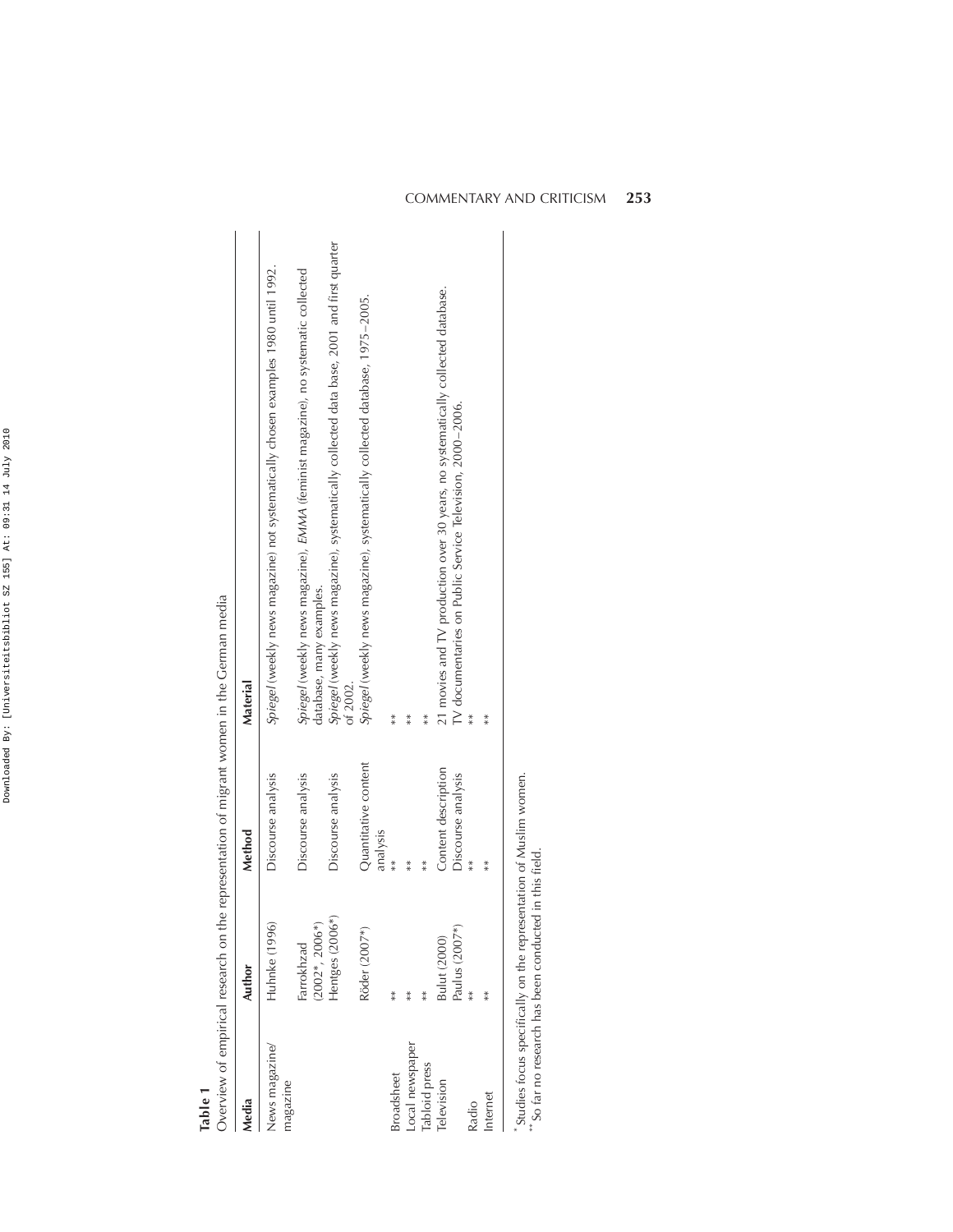Table 1 shows that besides the one-sided studies on German print media, there is a lack of content analysis of television, radio, and the Internet. In addition, as yet we have no indication as to how the immigrant women living in today's Germany perceive the media pictures and narratives that are circulated about them. Therefore, there is a great need for reception analysis of the migrant women themselves.

# Need for a Holistic and Integrative Approach to Communication Research

Migration and its social impact are two of the major issues in today's society. It is not, however, only political and economical refugees from the poorer southern countries that are at the heart of the global migration process—an inaccurate impression that might be given by the media images. Many immigrants into Germany are well-educated and actively take part in Germany's economic system. Therefore, we believe that it is important to have communication/media research projects, which examine all aspects of (female) migrant life and which focus on all forms of representation in the media. It is not only journalistic texts and images that must be scrutinized, but also fictional narratives and other products of popular culture.<sup>3</sup> The specific impact of gender and ethnicity must play a bigger part in integrative communication research, including all forms of intersectional analysis. In addition, we also need more reliable information about the media reception of images of female immigrants in order to understand how these women themselves interpret the pictures and ideas that are circulated in the media about them.

# **NOTES**

- 1. German title: "Migrantinnen in den Medien—eine systematische Literaturstudie" (2008). For further information in German and English please go to http://www.polsoz.fuberlin.de/en/kommwiss/institut/journalistik/porschung/migrantinnen.html. In the second part of the research project we are going to conduct a systematic content analysis and focus on group interviews with migrant women.
- 2. In this article only the most relevant studies on female immigrants in the German mass media are listed. Studies that lack a broader empirical database or a thorough methodology have not been included. The complete list can be found in Lünenborg and Bach (forthcoming).
- 3. For example, the TV serial Turkish for Beginners (in German: "Türkisch für Anfänger") would be interesting for a further research. It is produced by WDR and has been successful in terms of its viewership and critical acclaim in Germany, having won the highly renowned Adolph-Grimme-Award in 2007.

### REFERENCES

BULUT, CLAUDIA (2000) 'Von der Gastarbeiterin zur Schutzpolizistin: Das konstruierte Bild der fremden Frau im deutschen Film und Fernsehen [ ... The constructed image of foreign woman in German cinema and TV]', in Migranten und Medien. Neue Herausforderungen an die Integrationsfunktion von Presse und Rundfunk, eds Heribert Schatz, Christina Holtz-Bacha & Jörg-Uwe Nieland, Westdeutscher Verlag, Wiesbaden, pp. 253-264.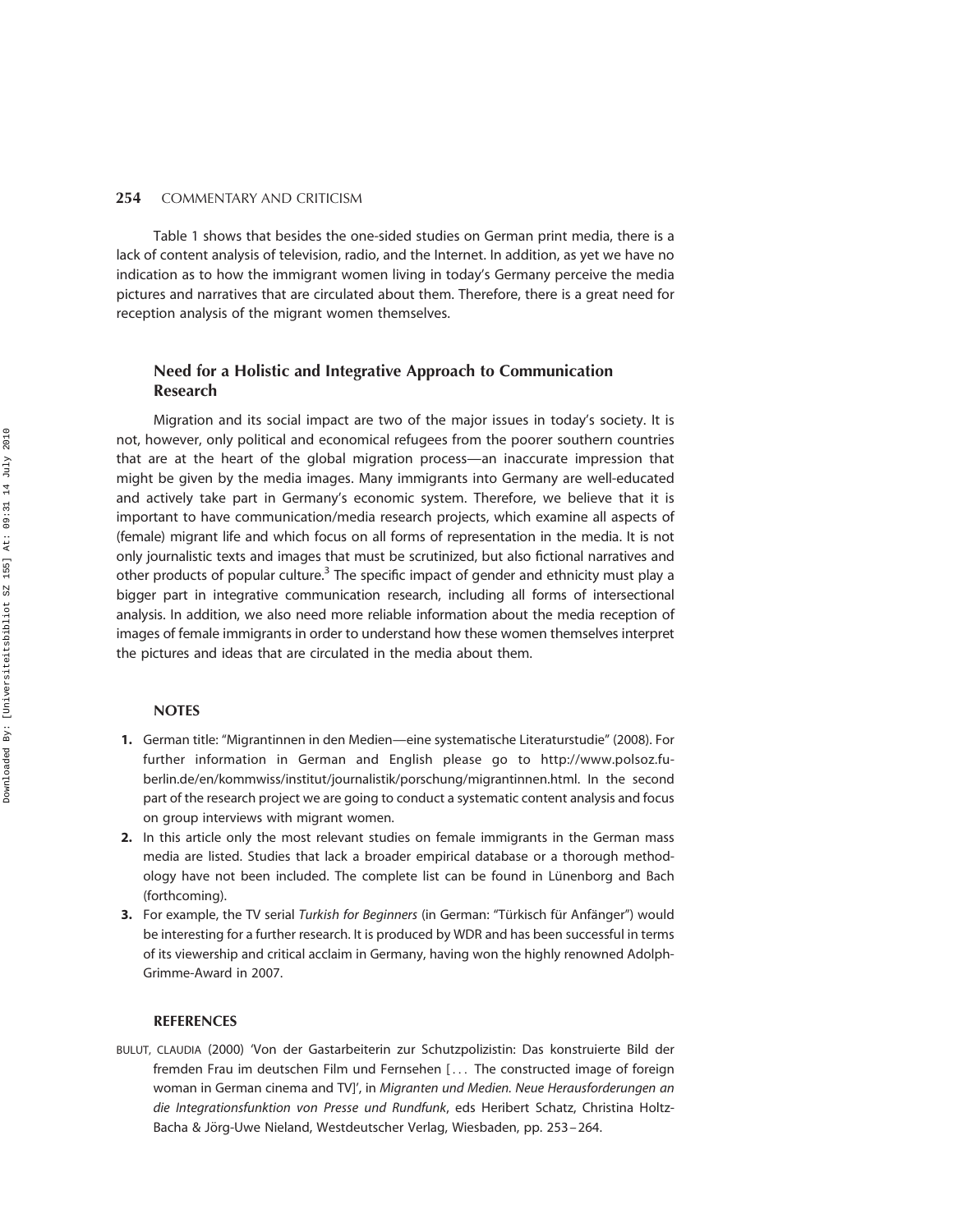- BUTTERWEGGE, CHRISTOPH & HENTGES, GUDRUN (eds) (2006) Massenmedien, Migration und Integration. Herausforderungen für Journalismus und politische Bildung [Mass Media, Migration and Integration. Challenges to Journalism and Political Education], VS, Wiesbaden.
- FARROKHZAD, SCHAHRZAD (2002) 'Medien im Einwanderungsdiskurs. Überlegungen zur Konstruktion der, fremden Frau [The media in the discourse on migration: considerations of the construction of the foreign woman]', Beiträge zur Feministischen Theorie und Praxis, vol. 25, no. 61, pp. 75 –93.
- FARROKHZAD, SCHAHRZAD (2006) 'Exotin, Unterdrückte und Fundamentalistin-Konstruktionen der fremden Frau in deutschen Medien [ ... The constructions of the foreign woman in German Mass media]', in Massenmedien, Migration, Integration, eds Christoph Butterwegge & Gudrun Hentges, VS, Wiesbaden, pp. 55–86.
- GEIBLER, RAINER & PÖTTKER, HORST (eds) (2005) Massenmedien und die Integration ethnischer Minderheiten in Deutschland. Problemaufriss—Forschungsstand—Bibliographie [Mass Media and the Integration of Ethnic Minorities in Germany. Questions—Current Research—Bibliography ], Transcript, Bielefeld.
- GEIBLER, RAINER & PÖTTKER, HORST (eds) (2006) Integration durch Massenmedien. Medien und Migration im internationalen Vergleich [ Media and Migration: A Comparative Perspective ], Transcript, Bielefeld.
- HENTGES, GUDRUN (2006) 'Von "Knochenbrechern" und dem "schwarzen Dreieck Moskau— Minsk—Kiew". Migrationsberichterstattung im Spiegel [... Reportage on migration in Spiegel]', in Massenmedien, Migration, Integration, eds Christoph Butterwegge & Gudrun Hentges, VS, Wiesbaden, pp. 89–110.
- HUHNKE, BRIGITTA (1996) 'Männerphantasien über die fremde Frau. Oder: Wie Macht- und Medieneliten patriarchalische Innenwelten reproduzieren [Male fantasies about the foreign woman. Or: how the power and media elite reproduce patriarchical fantasies]', in Verwaschen und Verschwommen. Fremde Frauenwelten in den Medien, eds Bärbel Röben & Cornelia Wilß, Brandes & Apsel, Frankfurt, pp. 29–46.
- KLAUS, ELISABETH & LÜNENBORG, MARGRETH (2004) 'Cultural citizenship—ein kommunikationswissenschaftliches Konzept zur Bestimmung kultureller Teilhabe in der Mediengesellschaft [Cultural citizenship—a theoretical concept to describe cultural participation in media society]', Medien & Kommunikationswissenschaft, vol. 48, no. 2, pp. 193–213.
- KNAPP, GUDRUN-AXELI (2008) 'Verhältnisbestimmungen: Geschlecht, Klasse, Ethnizität in gesellschaftstheoretischer Perspektive [Definitions of relation: gender, class, ethnicity in a socio-theoretical perspective]', in Über-Kreuzungen: Fremdheit, Ungleichheit, Differenz, eds Cornelia Klinger & Gudrun-Axeli Knapp, Westfälisches Dampfboot, Münster, pp. 138–170.
- LÜNENBORG, MARGRETH & BACH, ANNIKA (forthcoming) 'Migrantinnen in den Medien-eine systematische Literaturstudie [Female immigrants in the mass media—a systematical study of the current research]', in Family, Women and Integration, ed. Ministry for Intergenerational Affairs, North Rhine-Westphalia, Düsseldorf.
- MIGRANTINNEN IN DEN MEDIEN—EINE SYSTEMATISCHE LITERATURSTUDIE (2008) Research project, [Online] Available at: http://www.polsoz.fu-berlin.de/en/kommwiss/institut/journalistik/forschung/ migrantinnen.html.
- PAULUS, STANISLAWA (2007) 'Muslimische Frauen in Fernsehdokumentationen [Muslim women in TV documentaries]', in Dossier Medien & Diversity, ed. Heinrich-Böll-Stiftung, [Online] Available at http://www.migrationboell.de/web/diversity/48\_1225.asp (15 Dec. 2008).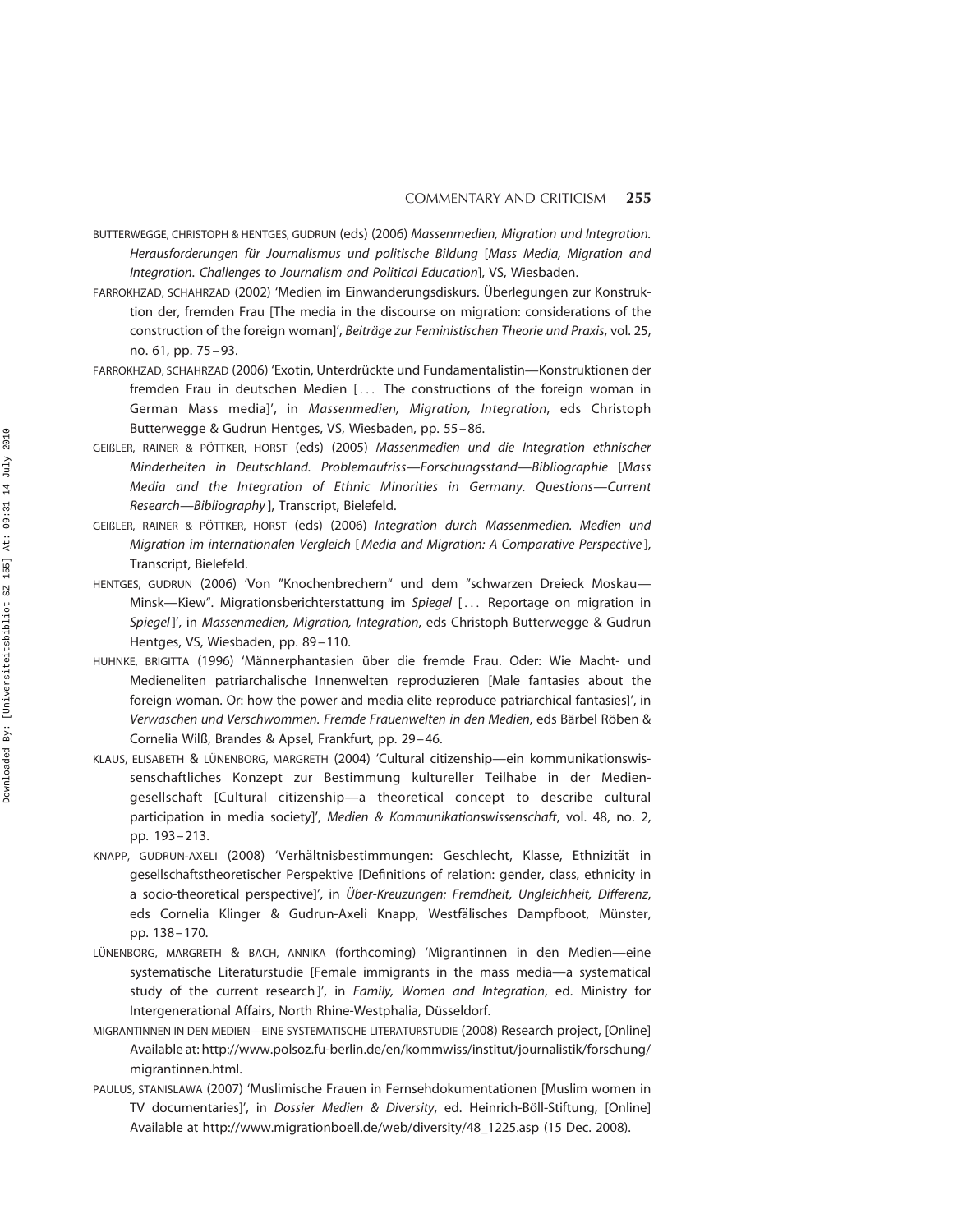- RÖBEN, BÄRBEL & WILB, CORNELIA (eds) (1996) Verwaschen und Verschwommen. Fremde Frauenwelten in den Medien [ Fuzzy and Blurred—Foreign Female Worlds in the Mass Media ], Brandes & Apsel, Frankfurt.
- RÖDER, MARIA (2007) Haremsdame, Opfer oder Extremistin? Muslimische Frauen im Nachrichtenmagazin Der Spiegel [ ... Muslim Women in the News Magazine Der Spiegel ], Frank & Timme, Berlin.
- SCHATZ, HERIBERT, HOLTZ-BACHA, CHRISTINA & NIELAND, JÖRG-UWE (eds) (2000) Migranten und Medien. Neue Herausforderungen an die Integrationsfunktion von Presse und Rundfunk [ Immigrants and the Mass Media. New Challenges to the Integrational Function of Press and Broadcast Media ], Westdeutscher Verlag, Wiesbaden.

# MIGRANT WOMEN AND THE REPRESENTATION OF IMMIGRATION<sup>1</sup>

# Iñaki Garcia-Blanco and Karin Wahl-Jorgensen, Cardiff University

There is a long tradition of research works criticising the under- and/or misrepresenting cultural and ethnic differences (see, e.g., Downing & Husband 2005; Philo 1999) and gender diversity (see, e.g., Gallagher 2005; Spears & Seydegart 2000) in the media. The media coverage of migrant women could thus be thought of as conditioned by, at least two vectors of misrepresentation: that of conceiving migrants as a (menacing) cultural other and that of ignoring women and their gender-specific circumstances (if any).

Drawing on the daily monitoring of the coverage of BBC News, ITV News at Ten, The Daily Telegraph, The Sun and The Guardian to issues concerning migration and cultural and social diversity from April 15 to October 10, 2008, $^2$  different conclusions can be reached regarding the coverage of migrant women in British media. First, migrant women are subsumed under the non-gendered discussion of (im)migration as an abstract issue. This is the case for most relevant news items, insofar as they tend to dehumanise (and therefore, to un-gender) the phenomenon of immigration. There is not a particular gender perspective—neither masculine nor feminine—in the news. This is particularly the case of news items presenting population or economic statistics, addressing regulations affecting immigrants, or informing about the *additional* costs immigration poses to public services. No special awareness of gender diversity is found in any story covering the countries of origin of immigrants (Kirkup 2008), migrants' preferred countries of destination ("Migrants love UK" 2008), or the UK government's additional funding allocation "to mitigate the extra burden on public services of sudden waves of migration" (Travis 2008, p. 11). A slightly more gendered representation of migrant women is almost inevitably adopted when The Daily Telegraph presents the beneficial effects of migrant women on the UK's population growth, as statistics show that two thirds of the babies born in the UK were born to women originally from overseas. Still, this article only mentions "the tendency for foreign-born mothers, particularly from the Indian sub-continent, to have large families" (Tibbets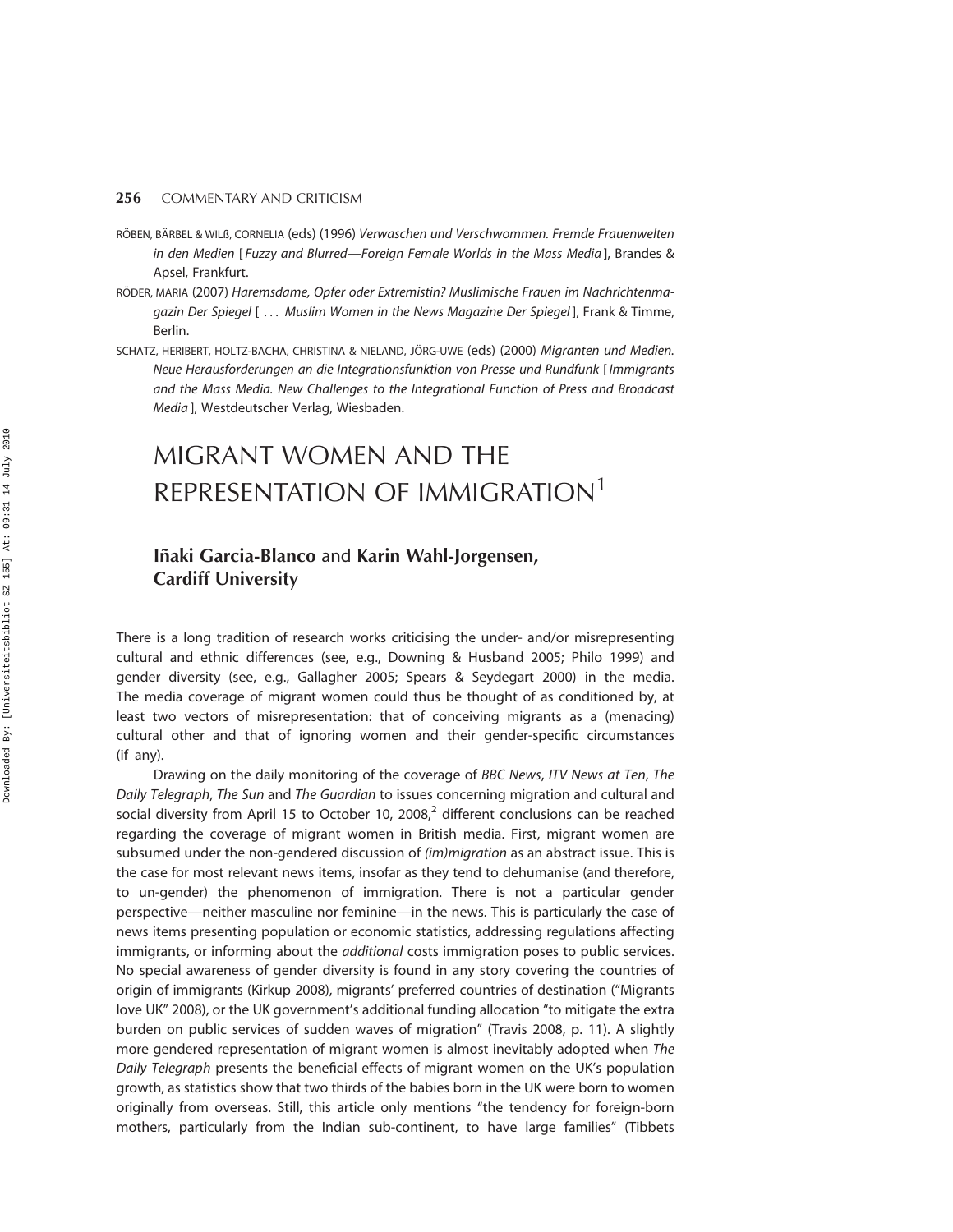2008, p. 1), showing a total unawareness of the gender, structural or cultural circumstances that might lay behind this observed tendency.

The second conclusion would indicate that migrants (regardless of their gender) belonging to certain cultural/ethnic/religious groups tend to be classified according to those belongings rather than by their status as migrants. In spite of the cultural, ethnic and religious diversity that has characterised British society since the second half of the twentieth century, the us/other dichotomy structuring the discourse of the analysed British media is based on the idea of the clash of civilisations, especially between Islam and the West. This construction stresses the intrinsic evilness of Muslims and their inexorable will to annihilate Britain, portraying migrant and British-born Muslims as equally dangerous.<sup>3</sup> This is particularly the case of The Sun, where these discourses are normally found in letters (or mobile text messages) to the editor, such as "Surely we are the only country in the world that allows our enemies to claim benefits and preach war against us at the same time?" (Roberts 2008, p. 39).

Women are particularly affected by this construction, as they wear visible marks of cultural or religious belonging (veils, headscarves, burkas, bangles, and so forth) more often than their male counterparts, constituting both a symbolic representation of the cultural/religious division and a debated issue in and of itself. In this sense, we find affirmations like Adam's SMS text to The Sun (May 30, p. 43): "We can't go into shops with helmets on but Muslim women can with veils," or an opinion article titled "Why I Prefer Bazookas to Burkas," supporting the paper's topless Page 3 girl as a sign of women's emancipation by criticising Islamic oppression over women:

Many people are scared to criticise the worst excesses of Islamofascism while being hysterically sensitive to the perceived wrongs of our own culture, especially when it comes to the oppression of females ... where there is no public female nakedness you will find zero rights for women. Where the female body is forcibly covered in public, you will find mass sexual enslavement. (Julie Burchill 2008, pp. 30 –31)

However, the under- and/or misrepresentation of migrant women in the media does not only take place through explicit discourses. The main othering process in this regard concerns the silenced experiences of immigrants themselves in the news. During the five analysed months, only four stories actually gave voice to immigrants themselves<sup>4</sup> (three of those gave voice to women). As a consequence, media discourses about migration are articulated through axes defined according to the exclusive (and exclusionary) interests of the welcoming society, such as the menacing effects of immigration over labour and economic stability, or over public services.

The media's selection of issues, actors, and sources in their coverage of migration, together with the controversial opinions conveniently expressed by readers in their letters play an active role in the legitimisation of certain discourses that contribute to constructing immigration as a problem, instead of advancing discourses raising awareness about the difficulties migrants face themselves as a social problem. Further, the media's selection of issues, actors, and sources also play an active role in determining who is entitled to participate in the mediated public debate, and, therefore, qualified to identify problems and construct them as debatable and solvable issues.

Overall, gender was conspicuous by its absence in the analysed media texts, which did not raise any problems that particularly affected migrant women during the covered period, other than the ones migrant women already suffered before they emigrated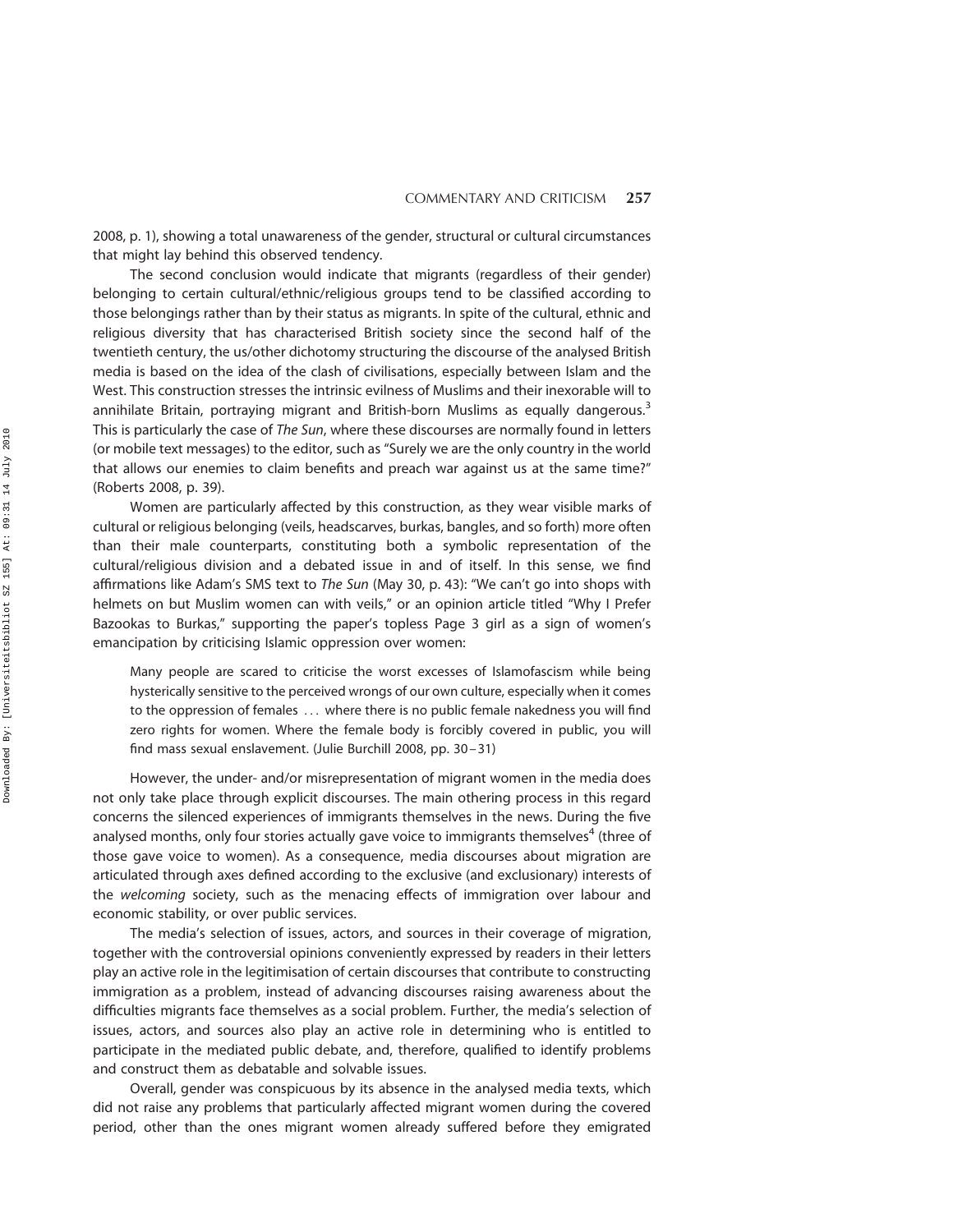because of their cultural/religious upbringing. A journalistic approach that actually covered migrants and migrant women—and not just discourses about them—could probably contribute to achieving two normative roles of the media that are often presented as mutually exclusive: the role of binding society together and their obligation to represent and give voice to—the minorities and social groups we find in contemporary societies. There are no reasons suggesting that the former could not be achieved through the latter.

# **NOTES**

- 1. Research undertaken within the framework of "Eurosphere. Diversity and the European Public Sphere. Towards a Citizens' Europe," integrated research project funded by the 6th Framework Programme of the European Commission.
- 2. Excluding the period from August 1 to August 31.
- 3. This is to such an extent that a letter to the editor of The Sun considers that Muslim women already living in the UK are a national threat: "Anjem Choudary's [a Muslim preacher] plan for a birth explosion to let followers of the Islam take control of Britain is no idle threat. If the Islamic population becomes a new majority even with no new immigration, how will you get Britain back then?" (Kumar 2008, p. 39).
- 4. A report on the health hazard that certain migrants affected with tuberculosis pose to society (Gould & Wearn 2008); a story celebrating the cultural integration of a Polish couple that immigrated to the UK after Poland's accession to the EU (Harvey 2008); a piece on an Afghan woman and her seven children living on council benefits in a house costing £170,000 a year (Willetts, West & Hughes 2008); and a news item on the suicide of a Polish couple who did not succeed in the UK as they expected (Parker 2008).

### REFERENCES

BURCHILL, JULIE (2008) 'Why I prefer bazookas to burkas', The Sun, 10 Oct., pp. 30-31.

- DOWNING, JOHN & HUSBAND, CHARLES (2005) Representing Race: Racisms, Ethnicities and Media, Sage, London.
- GALLAGHER, MARGARET (2005) Who Makes the News? Global Media Monitoring Project 2005, World Association for Christian Communication, London.
- GOULD, MARK & WEARN, REBECCA (2008) 'Life in the shadows', The Guardian, 23 July, Society section, p. 1.
- HARVEY, OLIVER (2008) 'We catch up with first poles in UK after EU doors opened', The Sun, 29 April, pp. 28–29.
- KIRKUP, JAMES (2008) 'Nine out of ten immigrants "non-European"', The Daily Telegraph, 2 June, p. 12.
- KUMAR, ARUN (2008) 'Letter to the editor', The Sun, 17 Sept., p. 39.
- 'MIGRANTS LOVE UK' (2008) The Sun, 24 June, p. 2.
- PARKER, ANDREW (2008) 'Pole couple suicide over Brit dream', The Sun, 11 July, p. 17.
- PHILO, GREG (1999) Message Received: Glasgow Media Group Research, 1993 1998, Longman, Harlow.
- ROBERTS, BILL (2008) 'Letter to the editor', The Sun, 17 Sept., p. 39.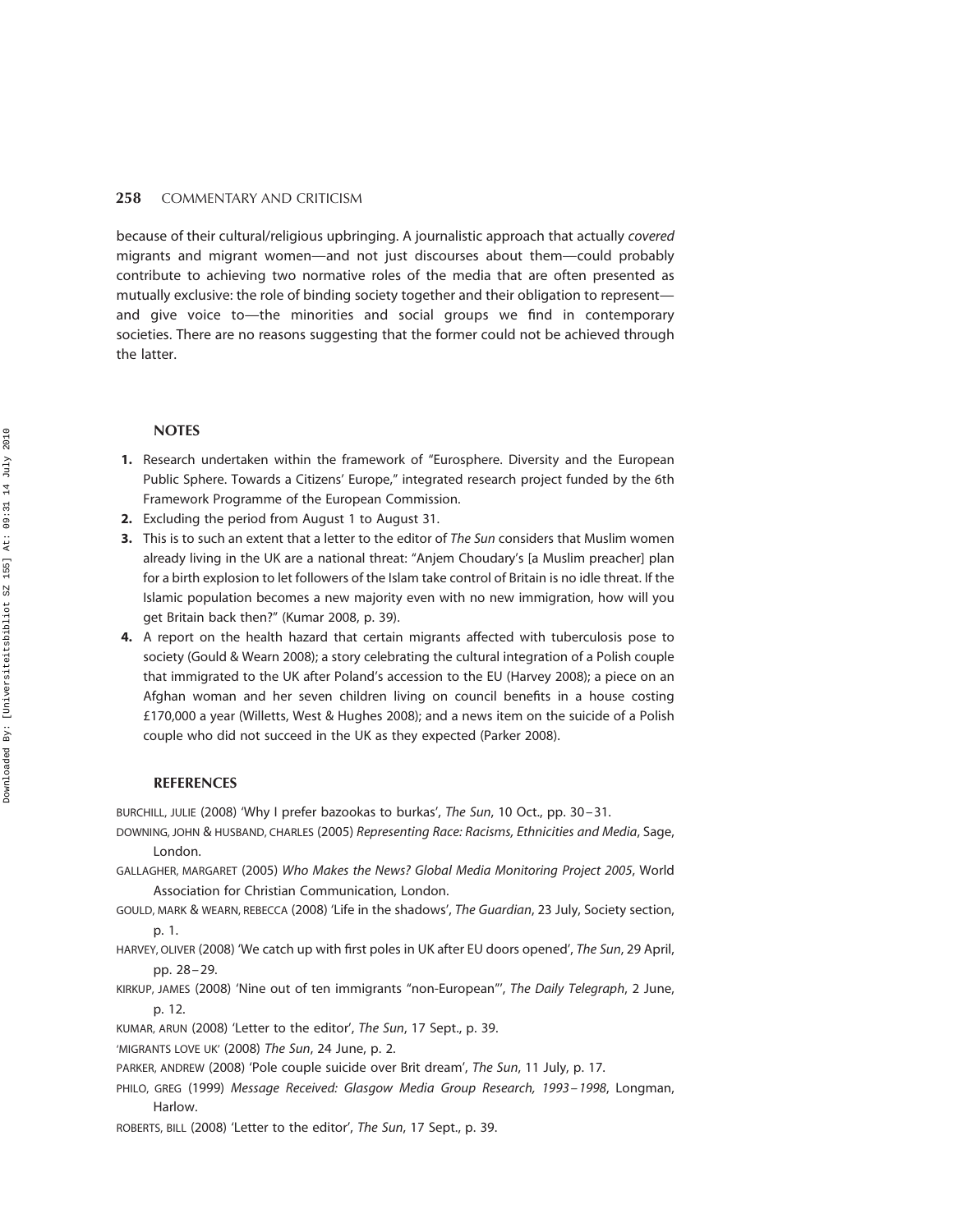SPEARS, GEORGE & SEYDEGART, KASIA (2000) Who Makes the News? Global Media Monitoring Project 2000, World Association for Christian Communication, London.

TIBBETS, GRAHAM (2008) 'Multicultural Britain enjoys a modern-day baby boom', The Daily Telegraph, 11 July, p. 1.

TRAVIS, ALAN (2008) 'Migrants' fund a drop in the ocean say MPs', The Guardian, 16 July, p. 11. WILLETTS, DAVID, WEST, ALEX & HUGHES, SIMON (2008) 'It's no wonder why they're smiling', The Sun, 8

Oct., p. 5.

# CANTA COMO CELIA Y BAILA COMO JUANA: LA PRIMA AND THE QUEER TRANSNATIONAL (RE)ENACTMENT OF BLACK FEMALE CUBAN STARDOM

# Celiany Rivera-Velázquez, University of Illinois at Urbana-Champaign, and Tanya L. Saunders, Lehigh University

La Prima travels with Las Krudas. She unleashes the show. (Wanda Kruda 2009)

Newspapers, magazines, film, television, and photography provide us with a montage of hijacked planes, makeshift rafts, asylum seekers, and images of border patrols surveilling contemporary processes of migration at every step of the way. These audiovisuals rarely address the issues faced by third-world women migrants nor do they present a comprehensive picture of migrants, which includes those who are politically conscious social activists. Addressing this, this essay explores the nuanced ways in which a group of feminist, Black, queer women from Cuba have transformed the melancholia of migration into social justice-driven performances.

Las Krudas, a feminist hip hop trio that recently emigrated from Cuba to the United States, has garnered international recognition for their use of rap, poetry, and theater to address issues of race, gender, and sexuality. As Spanish speaking immigrants, Las Krudas have been able to continue their trajectory as socially conscious entertainers by highlighting, through theatricality, their identities as Black, fat, lesbian, immigrant, feminist cultural workers. Their work and story, like that of many other resilient and resourceful women immigrants, exemplifies the ways in which queer immigrant women of color grapple simultaneously with patriarchy, xenophobia, and homophobia. The body-centeredness that distinguishes Las Krudas' artistry allowed them to translate the Afro-centric feminist grounding of their critique to both the globalized context of the city of Havana as well as to the other transnational crossroads ahead of them.

In Cuba, Las Krudas held two separate artistic careers: as street theater actors since 1996, and as underground hip hop artists since 1999. Now from the United States, they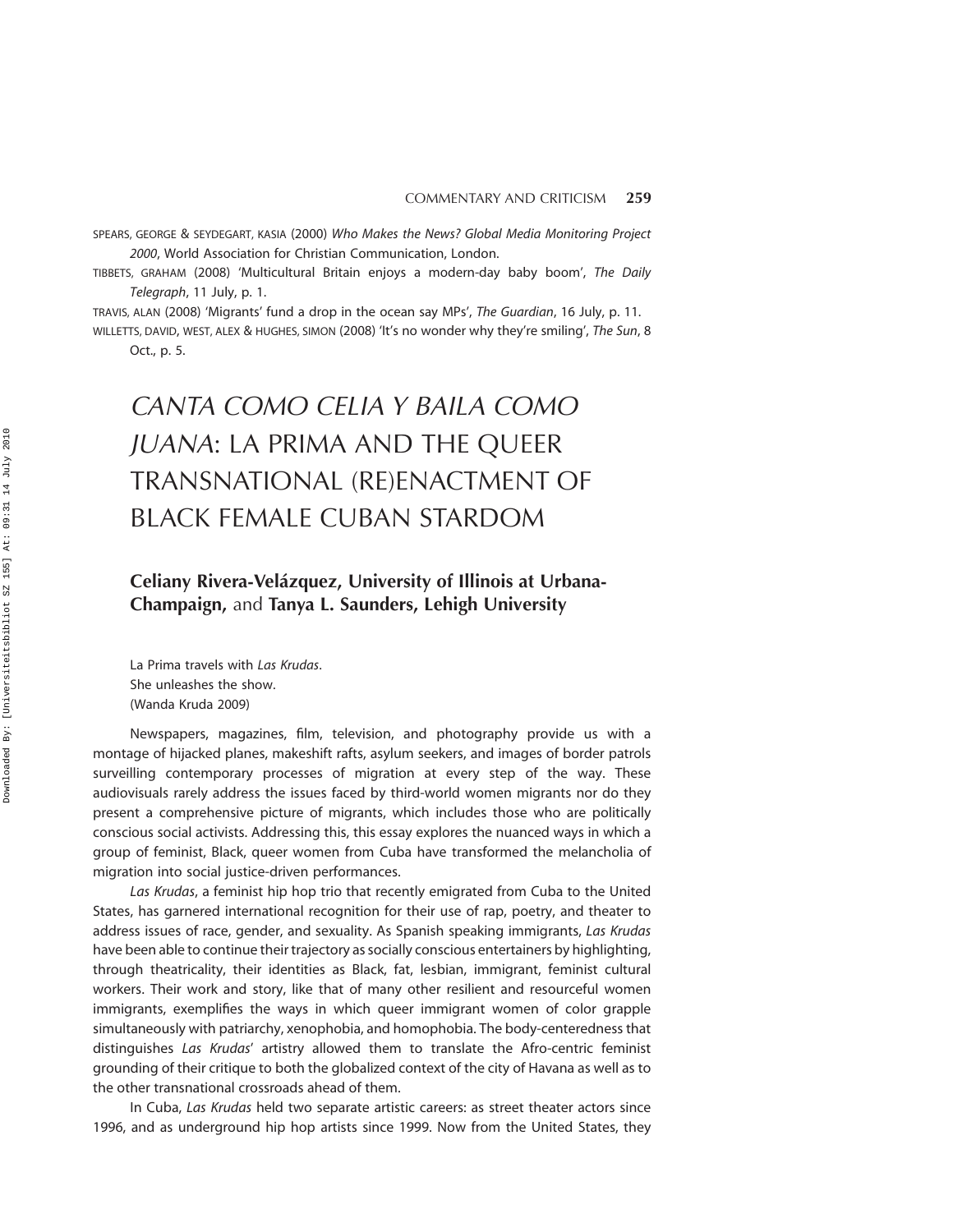have managed to combine both artistic forms, as a means to reach a wide range of audiences despite cultural and linguistic challenges. This paper discusses the creation and evolution of the fictional character of La Prima, one of the post-migration theatrical strategies that Las Krudas have incorporated as a bilingual prelude to their all-in-Spanish hip hop performances.

# La Prima's Origin

La Prima emerged when its creator, Odalys Cuesta-Rousseaux (a.k.a. Wanda Kruda), started impersonating Celia Cruz in Austin, Texas, circa 2005. Celia Cruz (1925 –2003) was a Cuban icon internationally known as the "Queen of Salsa." Although she spent most of her career living in New Jersey, USA, as an exile, she is deemed as one of the most influential figures in the history of Cuban music. Like Celia, Wanda is also a Black woman, musician/artist who left Cuba for the United States in hopes of continuing her career as an artist and activist. After a decade of continuous collective creation with Las Krudas, when Wanda decided to leave Cuba for the United States, it was the first time the trio composed of actual and chosen family members—separated. Wanda left Cuba with the hope that she would eventually reunite with her sister Odaymara Cuesta-Rousseaux (a.k.a. Pasa Kruda) and with Olivia Prendes-Riverón (a.k.a. Pelusa Mc) outside of Cuba. After being in the United States for only a few months Wanda decided to continue her work as a performance artist, but struggled to reinvent herself as a performer while the other two members of Las Krudas were still in Cuba.

It was in this liminal space, between communities, cultures, and identities, that she decided to become "La Prima de Celia Cruz" ("Celia Cruz's Cousin") as a means to survive materially and spiritually in Austin, Texas, a city popularly known as the live music capital of the world. Reconciliating the confusing transition from being considered a Black woman in Cuba, to being considered a Black Spanish-speaking Latina in the United States, she quickly realized how cultural and linguistic boundaries profoundly affected her self-representation as a socially conscious and independent artist. The extravagance for which Celia Cruz was known allowed La Prima, though, to blend comedy, queerness, and camp as a means to showcase herself as Celia's compatriot who just so happened to have a similarly enchanting raspy alto voice.

From Celia's repertoire, La Prima became a hit by simply evoking the 1974 classic "Quimbara," the 1998 hit "La Vida es un Carnaval," and the double Latin Grammy Award winner in 2002 and 2003, "La Negra Tiene Tumbao" among others. La Prima was booked as Master of Ceremonies in many private parties and multiple entertainment venues in and outside of Austin. Much of the humor that La Prima practiced on stage was languagebased. The difficulties that she experienced speaking English on stage made her whole shtick about huge international fame, busy schedule and endless performance commitments risible. This was regardless of the level of familiarity that different audiences had about Celia Cruz or any of the other Cuban black women celebrities that La Prima embodied throughout the show.

Celia Cruz's popularity as the only Black Cuban female icon that a substantial amount of Americans recognized, allowed La Prima's characterization to engage with the audiences of the new county through the embodiment of a hyperfeminine and extravagant celebration of Cuban femininity and blackness. The creation of La Prima represents the first major shift in Las Krudas' trajectory and identity. In between 2005 and 2006, while Pasa and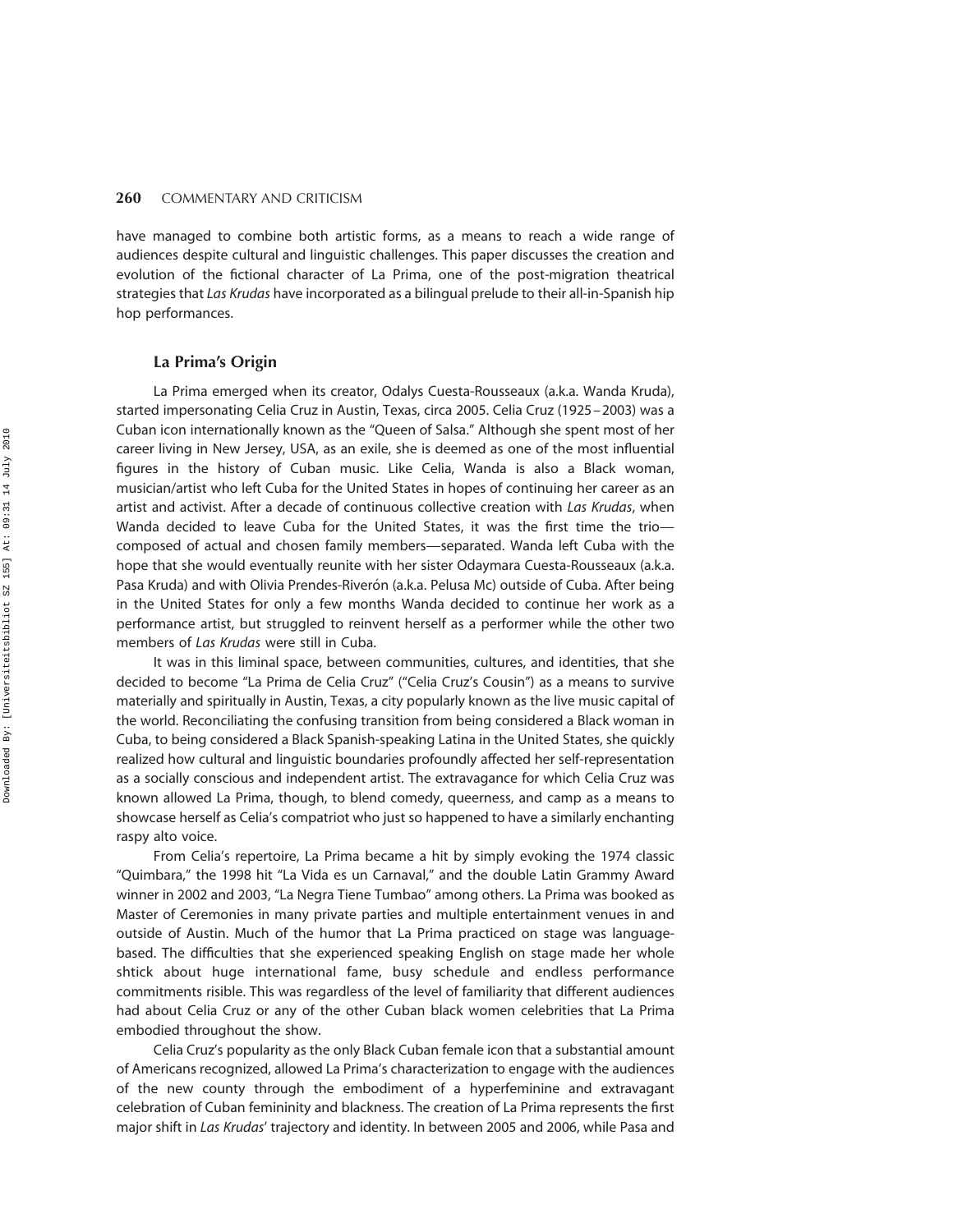Olivia were still in Cuba grappling with being considered the lesbians within the Hip Hop movement, Wanda in the Southwest of the United States wrestled with becoming "queer," strived to build solidarity with "people of color" and quickly learned the politics of being "Blacktina"—a term that Las Krudas heard in passing and embraced as their own. For Las Krudas, the term refers to living at the intersections of blackness and Latinidad in an American context, where both terms are seen as mutually exclusive (Rivera 2003).

How to express all these struggles at once on the stage? Satire. If comedic disidentification, as Muñoz argues, accomplishes important cultural critique while providing a cover from scenarios of direct confrontation with phobic and reactionary ideologies (1999, p. 119), then La Prima completely employed her own "disidentification" as a motor of empowered laughter, recreation, and self-invention. Her veteran command of the stage, allowed her to improvise gracefully. In any case, whatever she could not say, she sang and performed. For example, the following:

> ¡Ay! no hay que llorar, que la vida es un carnaval es más bello vivir cantando [¡Ay! no need to cry, that life is a carnival and its more beautiful to live singing] (Excerpt, "La Vida es un Carnaval")

# La Prima's Evolution

Since the arrival of Odaymara Cuesta-Rousseaux (a.k.a. Pasa Kruda) and Olivia Prendes-Riverón (a.k.a. Pelusa Mc), the other two members of Las Krudas, to the United States in 2006, the relationship of "La Prima" to the trio has been reconfigured. Considering that "La Prima" was a key part of Wanda Kruda's survival as a Black Cuban performer in the diaspora, the character's struggles easily fit the Black feminist rhetoric put forth by the underground hip hop group. Nowadays La Prima's character continues to transform the melancholia of migration into a parody act that recovers the voices of famous Black female Cuban singers born in 1920s–1930s Cuba and plunges them into the contemporary.

The character's kinship to Celia Cruz, thus, has expanded to include Celeste Mendoza, La Lupe, Juana Bacallao, Rita Montaner, and Merceditas Valdes as the other "primas" of La Prima. Wanda says the following about the evolution and political significance of La Prima:

La Prima represented a woman who arrived to try to learn language etc. I began to look for the stories of others [Black Cuban women artists] who had arrived here and began to unite all of these women into one ... I talked about all the different experiences they had ... they were all singers of different genres. I talk about the stories of Cuban women through La Prima and in the story "I am the cousin their cousin." They are all Black women. As time went on, I started to be more identified as the cousin of Celia Cruz ... I am doing more research on her because it would be great to know more about her. Celia Cruz was most known [of all the performers] so I primarily identify with her ... For example one time I went into an Arab store. I said, "I'm from Cuba." And they said: "Celia Cruz, Fidel Castro!" Everybody knows Celia Cruz and Fidel Castro ... So I want to know more about her ... she has a voice and musical experience that endure for decades... So now my English is